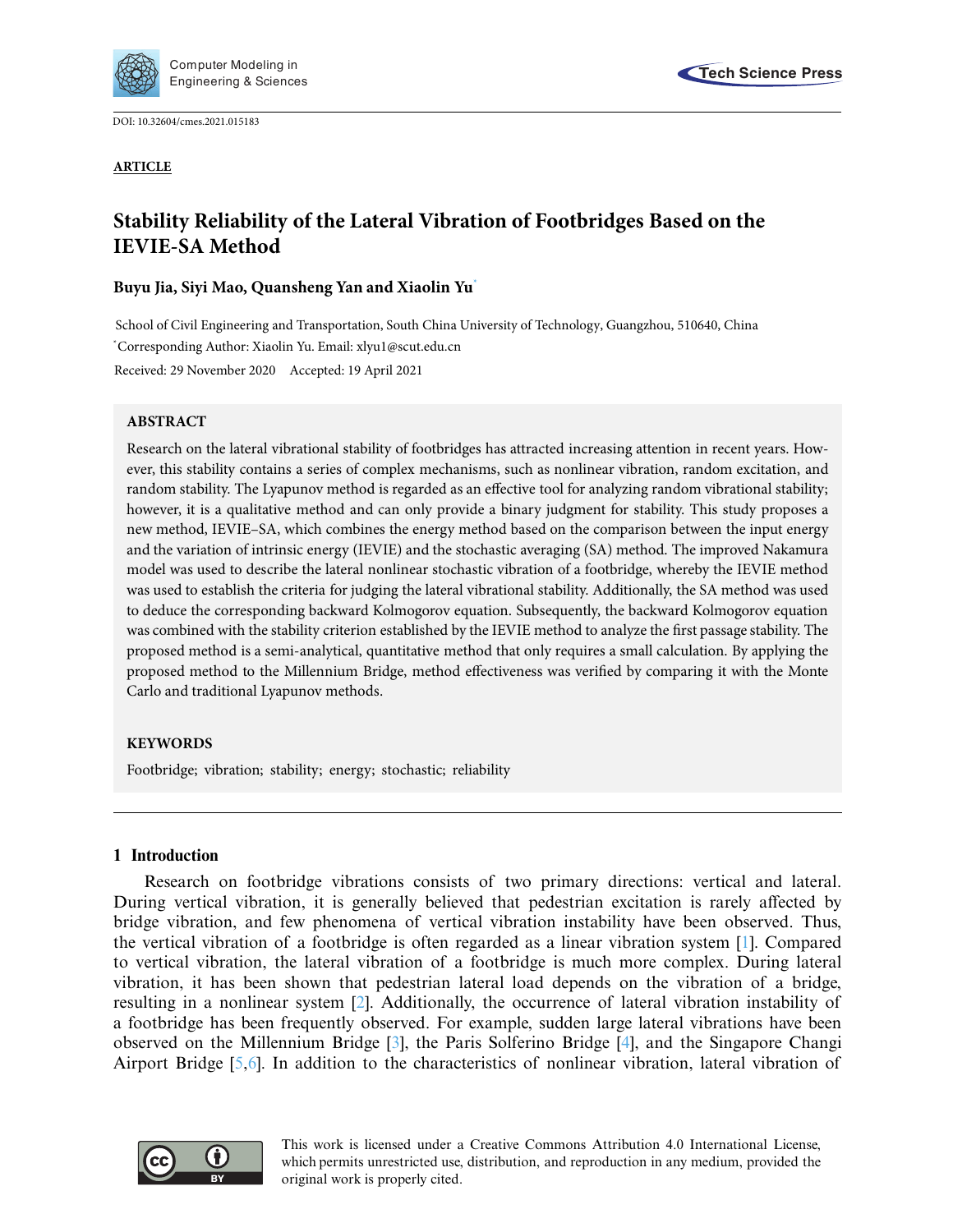a footbridge is a stochastic process, and pedestrian excitation is a narrow-band stochastic process rather than a deterministic periodic process [\[7](#page-14-6)[,8](#page-14-7)] because of intra-subject variability.

Thus, the object of this study was essentially a complex system with nonlinear, stochastic vibrational stability. Until now, representative models used to explain the lateral vibration instability of footbridges include the Dallard et al. [\[3](#page-14-2)], Nakamura et al. [\[9\]](#page-14-8), Piccardo et al. [\[10\]](#page-14-9), Ingólfsson et al. [\[11](#page-14-10)], and inverted pendulum models [\[12\]](#page-14-11). The Dallard and Nakamura models belong to the velocity-dependent, nonlinear model class. In this kind of model, the velocity-dependent part can be regarded as virtual negative damping to the bridge. When the virtual negative damping exceeds the structural damping, the vibration will lose stability. The Piccardo model involves parametric resonance, in which the dynamic equation can be transformed to the classical Matthew parametric equation with stability condition. The Ingólfsson model primarily focuses on the self-excited loads consisting of an acceleration-proportional component and a velocity-proportional component. The velocity-proportional component can be regarded as virtual damping. Like the velocity-dependent model, when the total damping is negative, the stability will lose. Unlike the general models, the Macdonald model (also known as the inverted pendulum model) requires that pedestrians rely on adjusting step position rather than step frequency to maintain their own comfort and balance. This includes an intricate implication: synchronization is not a prerequisite for large lateral vibration. Regardless, whether the walking frequency is close to the bridge frequency or not, pedestrians always yield self-excited loads. The stability condition can be obtained by considering the component in phase with velocity as a virtual damping. The Ingólfsson and Macdonald models have been used for random vibration analysis. However, the random analysis method that they use is a numerical simulation, i.e., Monte Carlo (MC) method, which needs massive calculations. Ingólfsson et al. [\[13\]](#page-14-12) determined whether the acceleration exceeded a certain limit as the basis for judging instability, and calculated the probability of instability by the MC method. Using real statistics of the British population, Bocian et al. [\[14\]](#page-14-13) obtained the statistical distribution of the pedestrian parameters (e.g., gait length, step frequency, and body weight) used in the inverted pendulum model. In Bocian's model, a lateral stability analysis of a footbridge in terms of probability was conducted, but the randomness of pedestrian excitation was not reflected through the stochastic process. In recent years, the authors  $[15,16]$  $[15,16]$  $[15,16]$  used the Lyapunov method based on the maximum Lyapunov exponent to judge whether the lateral vibration of the footbridge was stable, which avoided the large number of computations required by the numerical simulation method.

Structural stability analysis has experienced a history of static to dynamic stability [\[17](#page-15-0)[,18](#page-15-1)]. During the Euler time, static stability meant that the structure would not deviate from the initial equilibrium position under micro-disturbances, even if the critical load was reached. The Lyapunov theory is the representative for dynamic stability, which defined dynamic stability from the view of whether the trajectory of the dynamic system in the state space is sensitive to the initial disturbance  $[17,19-21]$  $[17,19-21]$  $[17,19-21]$ . Both the classical static stability method and the dynamic stability method based on the Lyapunov method are qualitative analysis methods. For random vibrational stability, the Lyapunov-based method still only provides a binary result: stability with probability one (w.p.1) or instability with w.p.1, but not the quantitative probability of stability or instability. On the other hand, the structural stability can be attributed to the input–output equilibrium of energy. Therefore, in the field of stability analysis, there exist energy-based methods such as the Wang Ren energy criterion method [\[22\]](#page-15-4) and the energy growth exponent method [\[23](#page-15-5)]. However, these methods have specific limitations. The Wang Ren energy criterion method can only be used in conservative systems, and the energy growth exponent method can only be used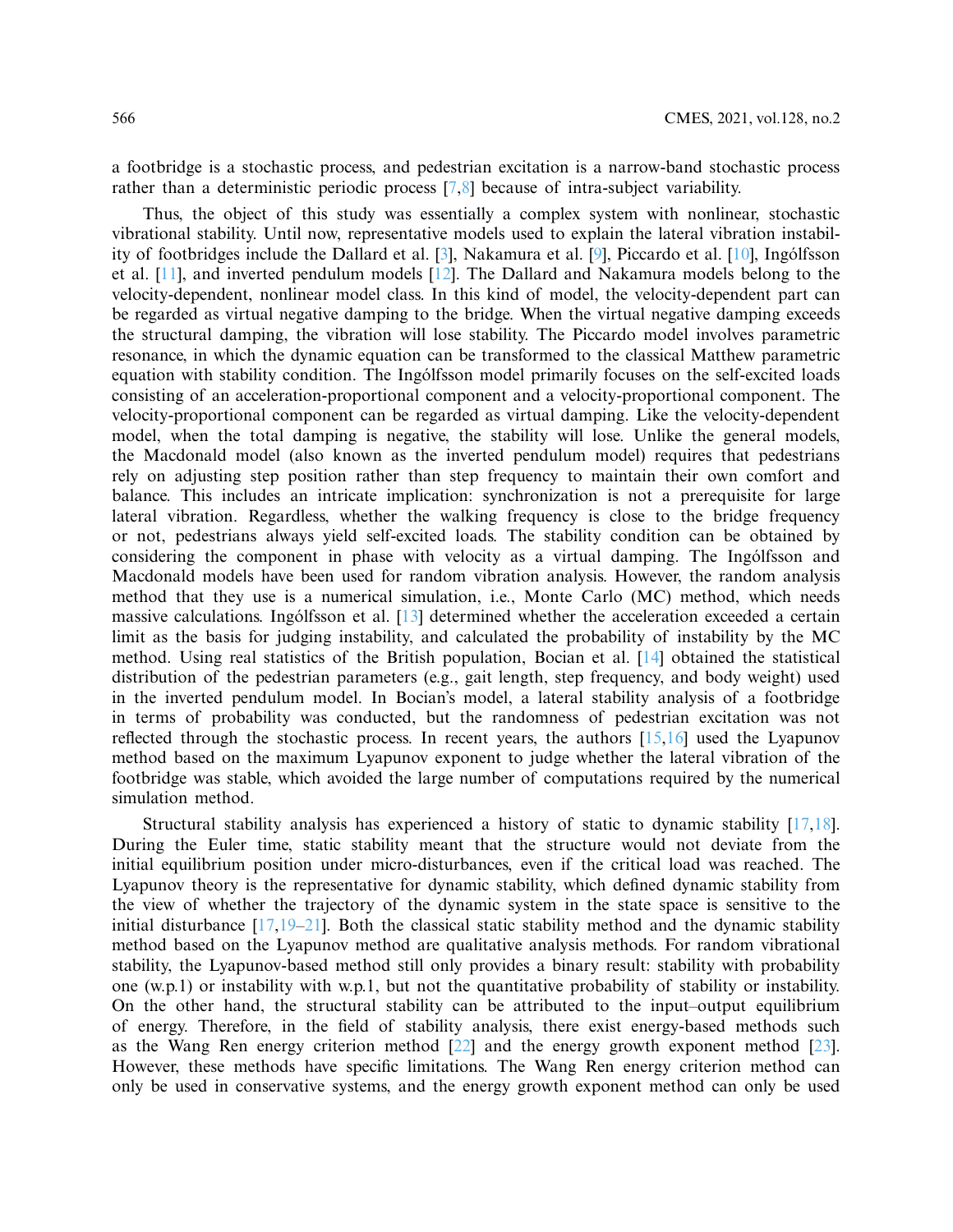<span id="page-2-0"></span>

in parametric excitation systems. Recently, Li et al. [\[24](#page-15-6)[,25](#page-15-7)] proposed an energy-based method to identify vibrational stability based on the comparison of the input energy and the variation of intrinsic energy (IEVIE). The method can easily be used to establish a criterion for judging stability or instability in each random sample without setting a hypothesis that is as strict as the Lyapunov method.

Inspired by the IEVIE method, this study presents an IEVIE-SA method, combining the IEVIE method and the stochastic averaging (SA) method, by which the quantitative analysis of random vibrational stability was realized. Since the test results from Dallard et al. [\[3](#page-14-2)] demonstrated that the pedestrian's lateral excitation depended on the velocity of the bridge, the improved Nakamura model (a velocity-dependent model) was used to describe the lateral nonlinear stochastic vibration of the footbridge. Additionally, the IEVIE method was used to determine the criteria for judging the stability of the improved Nakamura model. The SA method was used to establish a backward Kolmogorov equation corresponding to the improved Nakamura model. Then, the stability criterion was combined with the Kolmogorov equation to obtain the boundary condition of the first passage stability, whereby stability reliability was realized.

### **2 Lateral Vibration of Footbridge**

#### *2.1 Lateral Pedestrian Excitation*

Generally, the lateral load per unit length exerted by pedestrians was defined as

$$
f_c(x,t) = m_p(x) \, gd_0G(\dot{y}) \, \rho_0H(\omega_p,\omega_s) \xi(t),\tag{1}
$$

where  $m_p(x) = Nm_{ps}/L$  is the distributed mass with *N* pedestrians (mass  $m_{ps}$  of single person) on the bridge (*L* of length), *g* is the acceleration of gravity,  $d_0$  is the dynamic loading factor (a suggested value of 0.04 [\[11](#page-14-10)[,26](#page-15-8)[,27\]](#page-15-9)),  $\rho_0$  is the synchronization coefficient (a suggested value of 0.2  $[9,28]$  $[9,28]$  $[9,28]$ ), and  $G(y)$  is the velocity-dependent function describing the interaction between a pedestrian and footbridge vibration responses. In the original Nakamura model, a fractional form, including an absolute value, was used to describe the velocity-dependent function:  $G = \dot{y}/(k_3 + |\dot{y}|)$ , which made it inconvenient to conduct an analytical deduction. The authors [\[15\]](#page-14-14) proposed an improved Nakamura model (IN model) by replacing the fractional form with a polynomial form that could be conveniently used for the following analytical deduction:

<span id="page-2-1"></span>
$$
G(y) = c_1 y - c_1^3 y^3 / 5. \tag{2}
$$

The function  $H$  is related to frequency detuning between pedestrian lateral walking frequency  $\omega_p$  and bridge frequency  $\omega_s$ . Synchronization of pedestrians is only possible when the frequency detuning is less than a certain small value. This kind of dependency can be simulated by a Gaussian curve.

$$
H(\omega_p, \omega_s) = \exp\left[\rho_h(\omega_p - \omega_s)^2\right].
$$
\n(3)

Owing to intra-subject variability, ξ(*t*) is a narrow-band process. Ricciardelli et al. [\[29](#page-15-11)] used an improved treadmill to test the lateral pedestrian load. On the basis of the test data, they transformed the Fourier spectrum to the power spectrum and fitted the power spectrums using a Gaussian-curve. Although the Gaussian-curve can be used in numerical simulations through discretization, it is inconvenient for an analytical solution. An equivalent conversion method has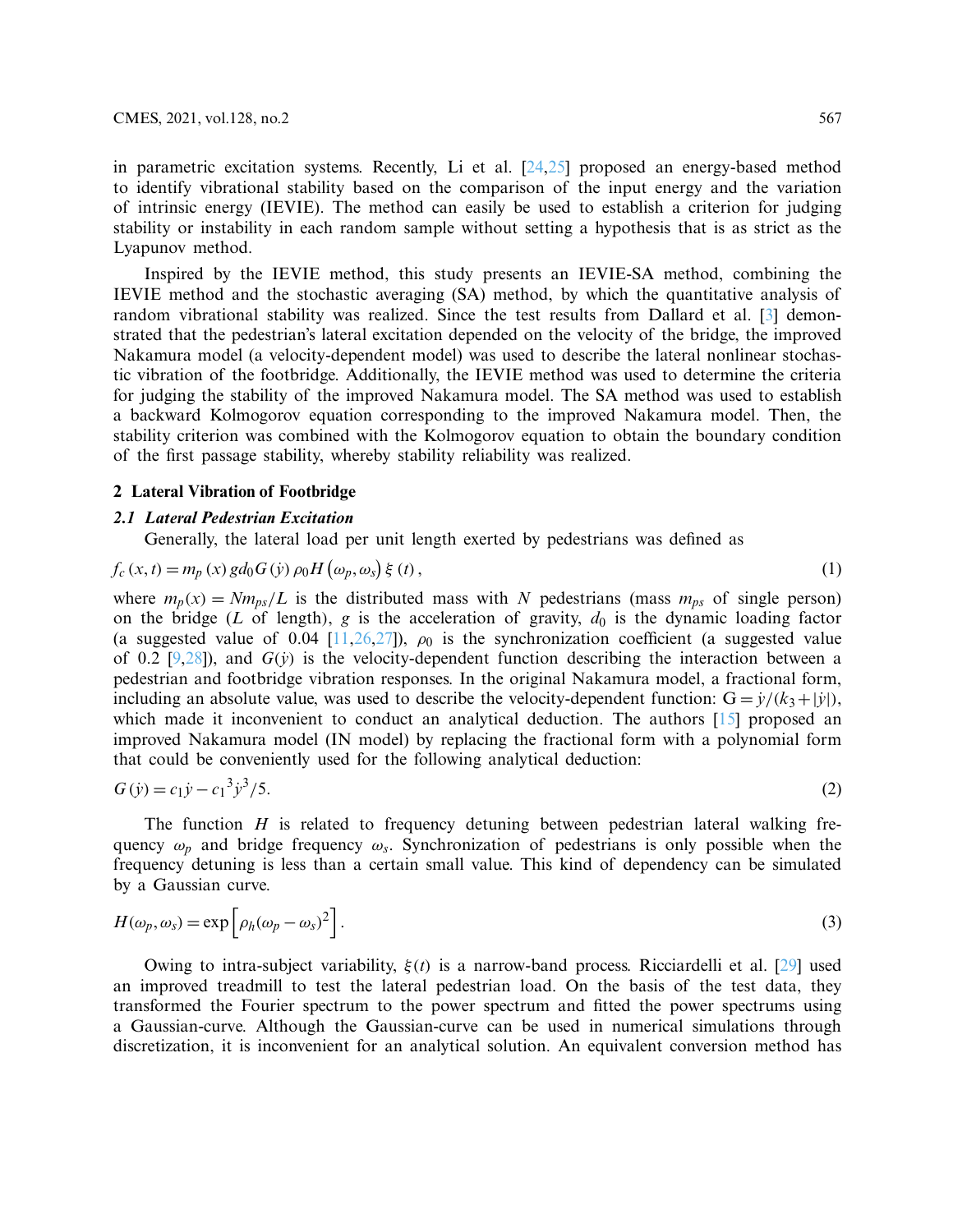<span id="page-3-4"></span>been previously proposed by the authors  $[15]$  $[15]$ , in which the original PSD was transformed to a rational form:

$$
\xi(t) = \sigma_F h \overline{\xi}(t) = \sigma_F h \cos(\omega_p t + \delta B(t) + \phi),
$$
  
\n
$$
h = \sqrt{2\pi \sqrt{2\pi} a_s / \sqrt{2 - b_s^2}}, \quad \delta = \sqrt{2\omega_p b_s / \sqrt{2 - b_s^2}},
$$
\n(4)

where  $\sigma_F$  is the square root of the area of the PSD around each harmonic, *h* is the external excitation intensity factor,  $\overline{\xi}(t)$  is the stochastic process with unit excitation intensity,  $\omega_p$  is the undisturbed gait frequency,  $a_s = 0.9$  and  $b_s = 0.043$  are fitting quantities [\[13\]](#page-14-12),  $\delta$  is the intensity of disturbance,  $B(t)$  is the Weiner process, and  $\Phi$  denotes the uniformly distributed phase  $\in (0, 2\pi)$ . On the basis of the above, the pedestrian excitation can be written as follows:

<span id="page-3-0"></span>
$$
f_c(x,t) = m_p(x) \, gd_0\left(c_1\dot{y} - \frac{c_1^3\dot{y}^3}{5}\right) \exp\left[\rho_h(\omega_p - \omega_s)^2\right] \sigma_F h\overline{\xi}(t) \,. \tag{5}
$$

#### *2.2 Equations of the Lateral Vibration of Footbridge*

<span id="page-3-2"></span>By using the simplest model, the modal vibration equation of the footbridge can be written as follows:

$$
\ddot{q}(t) + 2\omega_s \zeta \dot{q}(t) + \omega_s^2 q(t) = F(t). \tag{6}
$$

<span id="page-3-1"></span>Here  $\omega_s$  is the bridge frequency,  $\zeta$  is the modal damping, and  $F(t)$  is

$$
F(t) = \frac{1}{M_s} \int_0^L f_c(x, t) \varphi(x) dx,
$$
\n(7)

where  $M_s$  is the modal mass of the bridge, and  $\varphi(x)$  is the mode shape. On the basis of [Eqs. \(5\)](#page-3-0) and  $(7)$ ,  $F(t)$  can be unfolded as

$$
F(t) = \frac{d_0 \rho_0 g c_1 \exp \left[\rho_h \left(\omega_p - \omega_s\right)^2\right] h}{M_s} \left[\int_0^L m_p(x) \varphi(x)^2 dx\right] d\bar{\xi}(t)
$$

$$
-\frac{d_0 \rho_0 g c_1^3 \exp \left[\rho_h (\omega_p - \omega_s)^2\right] h}{5M_s} \left[\int_0^L m_p(x) \varphi(x)^4 dx\right] d^3 \bar{\xi}(t).
$$
(8)

Set

$$
g_1 = \frac{d_0 \rho_0 g c_1 \exp \left[\rho_h (\omega_p - \omega_s)^2\right] h}{M_s} \left[\int_0^L m_p(x) \varphi(x)^2 dx\right],\tag{9a}
$$

$$
g_2 = \frac{d_0 \rho_0 g c_1^3 \exp \left[\rho_h (\omega_p - \omega_s)^2\right] h}{5M_s} \left[\int_0^L m_p(x) \varphi(x)^4 dx\right].
$$
\n(9b)

<span id="page-3-3"></span>Then, Eq.  $(6)$  can be rewritten as

$$
\ddot{q}(t) + 2\omega_s \zeta \dot{q}(t) - g_1 \overline{\xi}(t) \dot{q}(t) + g_2 \overline{\xi}(t) \dot{q}(t)^3 + \omega_s^2 q(t) = 0.
$$
\n(10)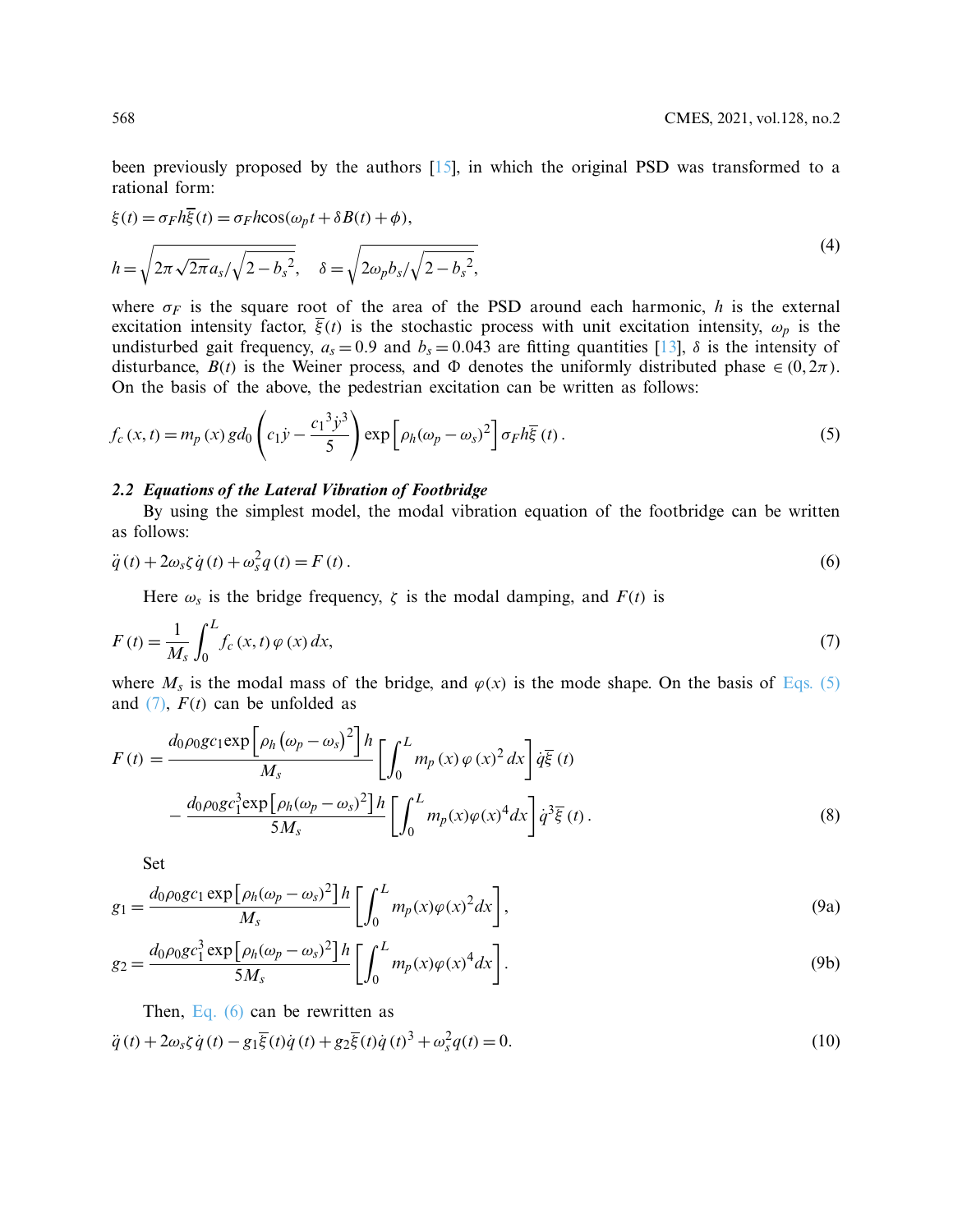#### **3 The Criterion for Judging Vibrational Stability Based on IEVIE**

<span id="page-4-0"></span>A general structural vibration system can be described as

$$
\begin{cases}\n m\ddot{z}(t) + f_1(\dot{z}, t) + f_2(z, t) = p(t) \\
 z(t_0) = z_0 \\
 \dot{z}(t_0) = v_0\n\end{cases},
$$
\n(11)

For the system expressed by Eq.  $(11)$ , the total input energy  $E_I(t)$  imported into the structure can be written as

$$
E_I(t) = \int_0^t p(t) \dot{z}(t) dt + E_0,
$$
\n(12)

where  $E_0$  is the input energy contributed by the initial condition. The instantaneous work,  $W_{ext}$ , done by the external force and the accumulated work *Wint* done by the internal reaction can be expressed as follows:

$$
W_{ext} = F_{ext}z(t),
$$
\n(13a)

$$
W_{int} = \int_0^u F_{int}(z)dz.
$$
 (13b)

If the damping and inertial forces are regarded as external forces, then the equivalent external force is expressed as  $F_{ext} = p(t) - m\ddot{z}(t) - f_1(\dot{z}, t)$ , and the internal reaction is expressed as  $F_{int}(z) =$  $f_2(z,t)$ . Importantly,  $F_{ext} = F_{int}$ . Using these, [Eqs. \(13a\)](#page-4-1) and [\(13b\)](#page-4-2) can be rewritten as

$$
W_{ext} = [p(t) - m\ddot{z}(t) - f_1(\dot{z})] z(t) = f_2(z, t) z(t),
$$
\n(14a)

$$
W_{int} = \int_0^z f_2(z, t) dz.
$$
 (14b)

<span id="page-4-2"></span><span id="page-4-1"></span>The total work done by *Fext* and *Fint* is

$$
W_{\Delta}(t) = W_{ext} - W_{int}.\tag{15}
$$

If the thermal energy is ignored,  $W_{\Delta}(t)$  is essentially the variation of intrinsic energy. In general, it can be assumed that  $W_{\Delta}(t_0) = 0$ , and the absolute value of  $W_{\Delta}(t)$  is the absolute of the variation of intrinsic energy  $E_{\Delta}(t)$ , which is also called the energy index given by

$$
E_{\Delta}(t) = |W_{ext} - W_{int}| = \left| f_2(z, t) z(t) - \int_0^z f_2(z, t) dz \right|.
$$
 (16)

From previous research [\[24\]](#page-15-6), based on IEVIE, vibrational stability at time *t* occurred when the input energy  $E_I(t)$  was balanced with the variation of intrinsic energy. By contrast, if the input energy was less than the variation of intrinsic energy, there must be other processes for absorbing energy in the system. These processes for absorbing energy could change the system from the original state to a new state (i.e., the state of instability). Therefore, the criterion function for judging vibrational stability is established as

<span id="page-4-3"></span>
$$
S(t) = E_I(t) - E_\Delta(t). \tag{17}
$$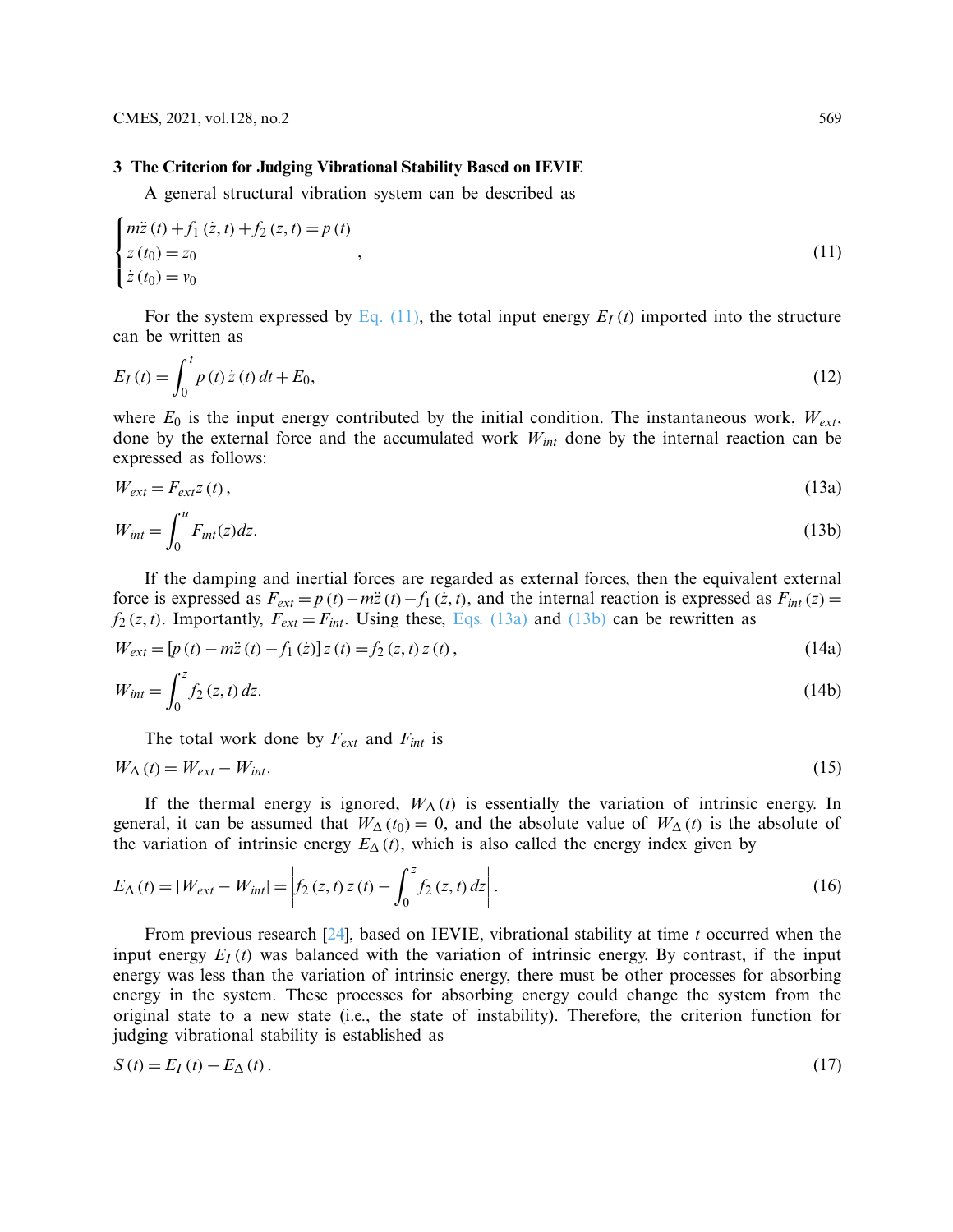When  $S(t) < 0$ , the vibration is instable; when  $S(t) > 0$ , the vibration is stable; and  $S(t) = 0$ is the limit of stability/instability. Back to [Eq. \(10\)](#page-3-3) and set the initial condition to  $q(t_0)$  =  $q_{u0}$  *and*  $\dot{q}(t_0) = q_{v0}$ , the input energy  $E_0$  in the system of [Eq. \(10\)](#page-3-3) has the following expression:  $E_I(t) = 0.5\omega_s^2 q_{u0}^2 + 0.5q_v^2$  $v_{\nu 0}^2$ . (18)

<span id="page-5-2"></span><span id="page-5-1"></span>The expression of  $E_{\Delta}(t)$  in the system of [Eq. \(10\)](#page-3-3) can be written as

$$
E_{\Delta}(t) = \left| \omega_s^2 q(t)^2 - \int_0^q \omega_s^2 q(t) dq \right|.
$$
 (19)

#### **4 Stability Analysis Based on the IEVIE-SA Method**

Li et al. [\[24](#page-15-6)] implemented the probabilistic analysis of structural vibrational stability by combining the IEVIE method with the probability density evolution method. However, this method required a large number of calculations. The main calculation can be approximately estimated as,  $n_p \times T_{FD}$ .  $n_p$  was the number of discrete representative sample points in the probabilistic space of the probability density evolution method, which can be estimated as 200 in the normal case. *TFD* was the time of each finite difference calculation. In the finite difference method, the space grids should be divided carefully to satisfy the convergence condition. In the normal case of structural vibration, if the explicit finite difference method with two-order accuracy was used, the conservative estimation of each calculation time was approximately 5 s. Therefore, it was roughly estimated that the completion time for a whole calculation was approximately 1000 s. Obviously, this number of calculations is too large, especially if performing a parameter variety analysis. Thus, a new method, the IEVIE-SA method, that combines the IEVIE and SA methods was proposed in this study. The SA method is a method of combining the stochastic averaging principle [\[20](#page-15-12)] with the Fokker–Planck–Kolmogorov Fokker–Planck–Kolmogorov (FPK) equation. After the stochastic averaging operation, the stochastic equations were considerably simplified. In the proposed method, the SA method was used to establish the backward Kolmogorov equation, and the stability criterion built by the energy method was treated as the boundary condition of the first passage reliability whereby dynamic reliability of vibrational stability was realized. The proposed method is a semi-analytical method that can greatly improve computational efficiency because it requires only one finite difference computation.

#### *4.1 Stochastic Averaging Method*

<span id="page-5-0"></span>First, a conversion on the Eq.  $(10)$  was implemented as follows:

$$
\begin{cases}\nq = A(t)\cos\phi \\
\dot{q} = -\omega A(t)\sin\phi, \\
\phi = \Psi + \theta\n\end{cases}
$$
\n(20)

where  $d\Psi/dt = \omega \approx \omega_s$ . Combining [Eqs. \(10\)](#page-3-3) and [\(20\)](#page-5-0) resulted in

$$
\dot{A} = H_1 \left( A_q, \phi, \omega_p t + \Lambda \right) = -\frac{\sin \phi}{\omega_s} \left[ 2\zeta A \omega_s^2 \sin \phi - (g_1 A \omega_s \sin \phi + g_2 A^3 \omega_s^3 \sin^3 \phi) \cos(\omega_p t + \Lambda) \right], \quad (21)
$$

$$
\dot{\theta} = H_2 \left( A_q, \phi, \omega_p t + \Lambda \right) = -\frac{\cos \phi}{A \omega_s} \left[ 2\zeta A \omega_s^2 \sin \phi - (g_1 A \omega_s \sin \phi + g_2 A^3 \omega_s^3 \sin^3 \phi) \cos(\omega_p t + \Lambda) \right], \quad (22)
$$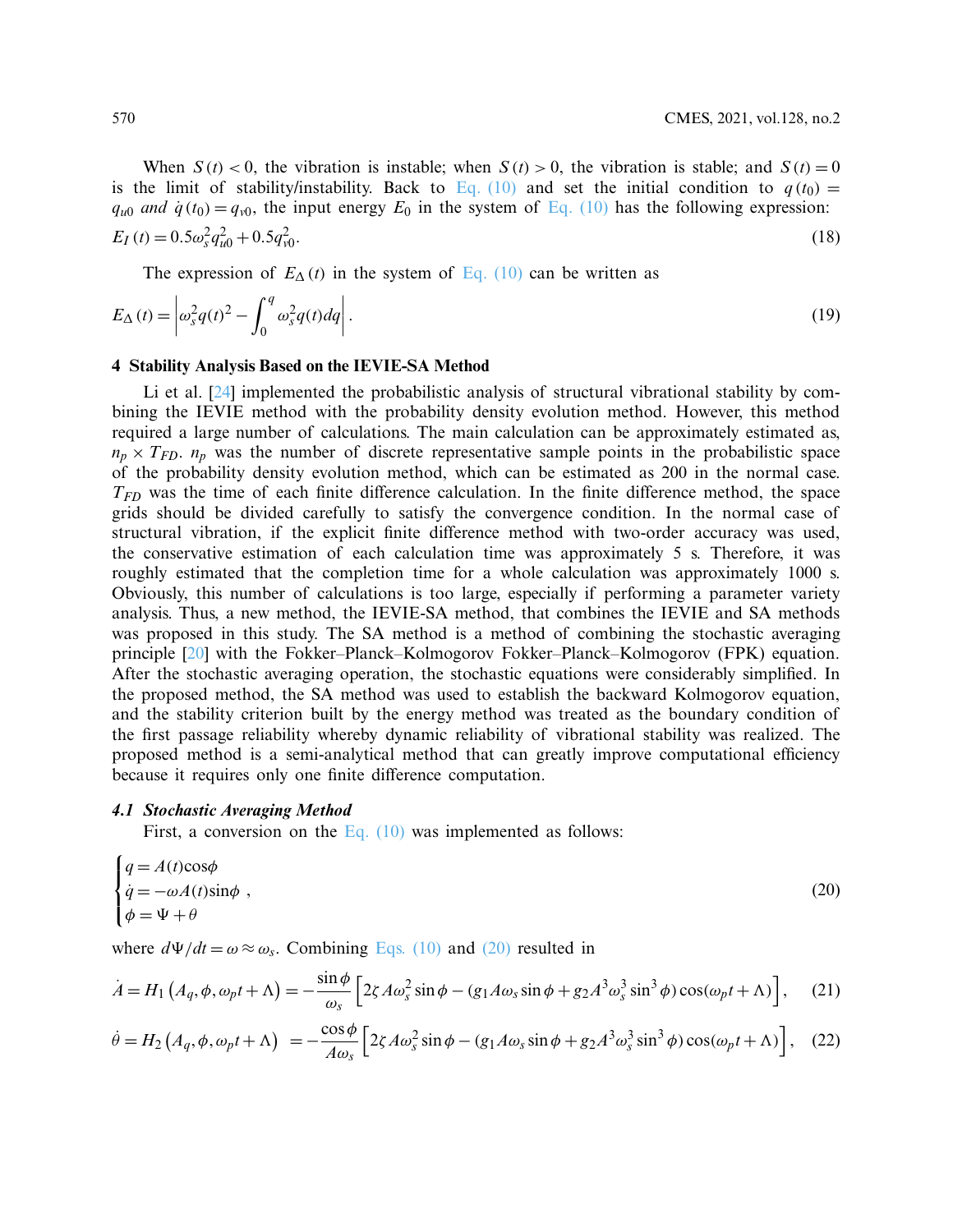where  $\Lambda = \delta B(t) + \Phi$ . Using a detuning parameter  $\varepsilon$ , one has

<span id="page-6-0"></span>
$$
\frac{\omega_p}{\omega_s} = \frac{n}{m} + \varepsilon. \tag{23}
$$

<span id="page-6-1"></span>Here *n* and *m* are chose to be positive integers. By setting  $\Delta = \varepsilon \Psi - (n/m)\theta + \Lambda$ , [Eq. \(23\)](#page-6-0) was rewritten as

$$
\omega_p t + \Lambda = -\frac{n}{m}\phi + \Delta. \tag{24}
$$

<span id="page-6-2"></span>By utilizing Itô's differentiation rule, the Itô equations regarding  $A$  and  $\Delta$  were obtained based on [Eqs. \(23\)](#page-6-0) and [\(24\)](#page-6-1)

$$
\begin{cases}\ndA = H_1(A, \phi, \Delta)dt \\
d\Delta = \left[ \left( \frac{\omega_p}{\omega_s} - \frac{n}{m} \right) \omega_s - \frac{n}{m} H_2(A, \phi, \Delta) \right] dt + \delta dB(t)\n\end{cases} \tag{25}
$$

Given that  $\phi$  is a fast variable when compared to *A* and  $\Delta$ , an averaging operation of  $\phi$  from 0 to  $2\pi$  on [Eq. \(25\)](#page-6-2) was implemented

<span id="page-6-3"></span>
$$
\begin{cases}\ndA = m_1(A, \Delta)dt = \left[\int_0^{2\pi} H_1A, \phi, \Delta)d\phi\right]dt \\
d\Delta = m_2(A, \Delta)dt + \delta dB(t) = \left[\int_0^{2\pi} \left[\left(\frac{\omega_p}{\omega_s} - \frac{n}{m}\right)\omega - \frac{n}{m}H_2(A, \phi, \Delta)\right]d\phi\right]dt + \delta dB(t)\n\end{cases} (26)
$$

<span id="page-6-6"></span>By considering the case of subharmonic resonance,  $n/m = 2$ , [Eq. \(26\)](#page-6-3) was rewritten as

$$
\begin{cases}\ndA = m_1(A, \Delta)dt = \left(-A\omega_s \zeta - \frac{g_1 A}{4}\cos\Delta - \frac{g_2 A^3 \omega_s^2}{4}\cos\Delta\right)dt \\
d\Delta = m_2(A, \Delta)dt + \delta dB(t) = \left(\omega_p - 2\omega_s + \frac{g_1}{2}\sin\Delta + \frac{g_2 A^2 \omega_s^2}{4}\sin\Delta\right)dt + \delta dB(t)\n\end{cases} (27)
$$

### *4.2 First Passage Reliability of Vibrational Stability*

From [Eqs. \(18\)](#page-5-1) and [\(19\),](#page-5-2) it was found that *S* (*t*) was a slow variable because it belonged to the energy concept, indicating that an averaging method could also be applied to  $S(t)$ . Therefore, a quasi-periodic averaging operation (i.e., an averaging operation of  $\phi$  from 0 to  $2\pi$ ) was implemented on [Eq. \(17\)](#page-4-3)

$$
\langle [\cdot] \rangle = \frac{1}{2\pi} \int_0^{2\pi} [\cdot] d\phi. \tag{28}
$$

<span id="page-6-5"></span><span id="page-6-4"></span>After the averaging operation on [Eq. \(17\),](#page-4-3) the simplified expression of  $S(t) > 0$  was

$$
A(t) < \sqrt{2\left(\omega_s^2 q_{u0}^2 + q_{v0}^2\right)}, \quad 0 \le t \le T. \tag{29}
$$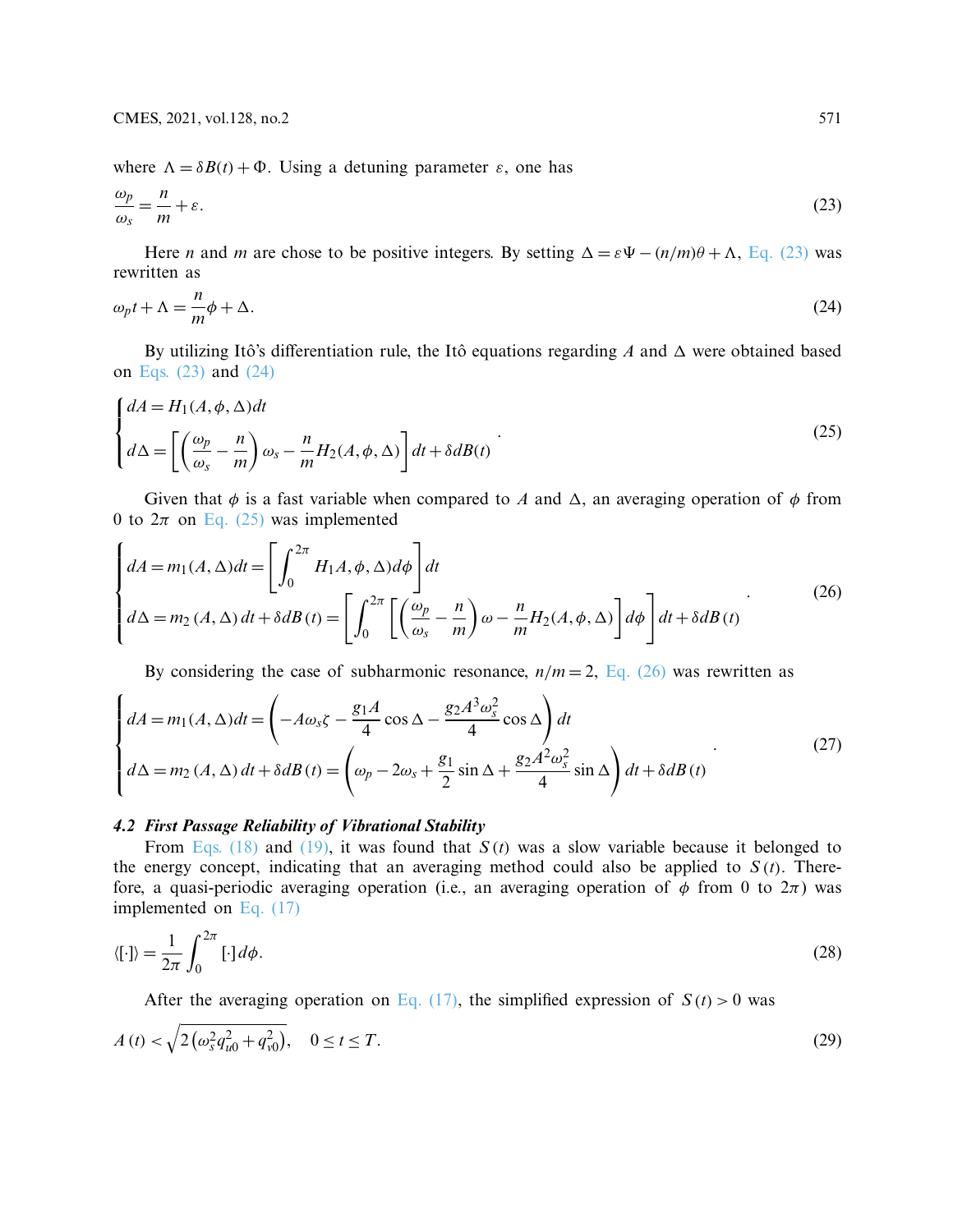It should be noted that [Eq. \(28\)](#page-6-4) is actually a deterministic averaging over *T* (equivalent to averaging over  $\varphi$ ), for the purpose to determining a critical value of vibration instability. This randomness has not been eliminated, which can be reflected in *A* (*t*) (see [Eq. \(25\)\)](#page-6-2). [Eq. \(29\)](#page-6-5) denotes a first passage event of *A*(*t*) with the boundary  $A_c = \sqrt{2(\omega_s^2 q_{u0}^2 + q_{v0}^2)}$ . On other hand, it can be known that the two-dimensional diffusion process  $[A(t), \Delta(t)]$  was governed by [Eq. \(27\).](#page-6-6) Since this study mainly focused on the resonance, the safety domain  $\Omega_s$  of vibrational stability was independent of the phase difference angle  $\Delta$ , that is to say,  $\Omega_s$  was determined by  $A_c$  (i.e.,  $\Omega_s = \{A(t) < A_c\}$ ). Under the initial conditions of  $[A_0, \Delta_0]$ , when  $A(t)$  first left the area of  $\Omega_s$ , i.e.,  $A(t)$  approached  $A_c$  for the first time, the first passage event occurred. The transition probability density with regard to  $[A(t), \Delta(t)]$  was noted as  $p(A(t), \Delta(t) | A_0, \Delta_0)$ , which satisfies the following backward Kolmogorov equation:

<span id="page-7-0"></span>
$$
\frac{\partial p}{\partial t_0} + m_1 \left( A_0, \Delta_0 \right) \frac{\partial p}{\partial A_0} + m_2 \left( A_0, \Delta_0 \right) \frac{\partial p}{\partial \Delta_0} + \frac{\delta^2}{2} \frac{\partial^2 p}{\partial \Delta_0^2} = 0. \tag{30}
$$

The corresponding conditional reliability can be defined as the probability of  $[A(\tau), \Delta(\tau)] \in$  $\Omega_s$  under the given initial condition of  $[A_0, \Delta_0]$ 

$$
R(t | A_0, \Delta_0) = Pr\{ [A(\tau), \Delta(\tau)] \in \Omega_s, \tau \in (0, t] \mid [A_0, \Delta_0] \in \Omega_s \}.
$$
\n(31)

<span id="page-7-1"></span>Subsequently, on the basis of Eq.  $(30)$ , we have

$$
\frac{\partial R}{\partial t_0} + m_1 \left( A_0, \Delta_0 \right) \frac{\partial R}{\partial A_0} + m_2 \left( A_0, \Delta_0 \right) \frac{\partial R}{\partial \Delta_0} + \frac{\delta^2}{2} \frac{\partial^2 R}{\partial \Delta_0^2} = 0. \tag{32}
$$

<span id="page-7-2"></span>Let  $\tau = t - t_0$ ; then, [Eq. \(32\)](#page-7-1) can be rewritten as

$$
-\frac{\partial R}{\partial \tau} + m_1 \left( A_0, \Delta_0 \right) \frac{\partial R}{\partial A_0} + m_2 \left( A_0, \Delta_0 \right) \frac{\partial R}{\partial \Delta_0} + \frac{\delta^2}{2} \frac{\partial^2 R}{\partial \Delta_0^2} = 0. \tag{33}
$$

<span id="page-7-3"></span>The initial condition of Eq.  $(33)$  is

$$
R(t | A_0, \Delta_0) = 1, \quad [A_0, \Delta_0] \in \Omega_s.
$$
\n(34)

<span id="page-7-5"></span><span id="page-7-4"></span>The boundary condition of Eq.  $(33)$  with regard to  $A_0$  was

$$
R(t \mid A_c, \Delta_0) = 0,\tag{35a}
$$

$$
R(t \mid A_{min}, \Delta_0) = \text{finite.} \tag{35b}
$$

The boundary condition of [Eq. \(33\)](#page-7-2) with regard to  $\Delta_0$  satisfied the following periodic conditions:

$$
R(t | A_0, \Delta_0) = R(t | A_0, \Delta_0 + 2n\pi),
$$
\n(36a)

$$
\frac{\partial R(t \mid A_0, \Delta_0)}{\partial \Delta_0} = \frac{\partial R(t \mid A_0, \Delta_0 + 2n\pi)}{\partial \Delta_0}.
$$
\n(36b)

The partial differential equation of [Eq. \(33\)](#page-7-2) generally had only numerical solutions, which could be solved by the finite difference method. In this study, the Peaceman–Rachford alternate direction implicit format of finite difference method is adopted (see Appendix A).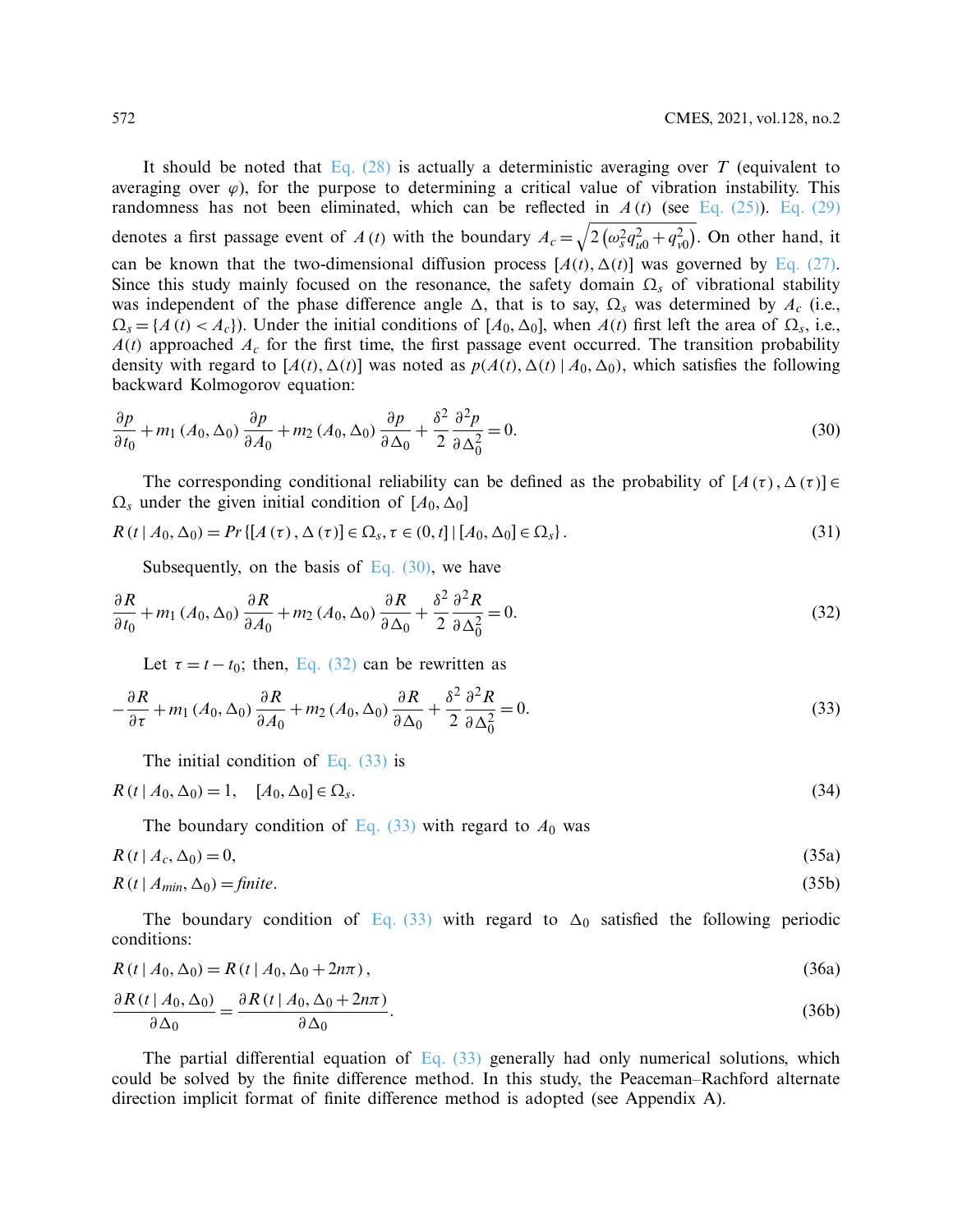#### **5 Application of the IEVIE-SA Method to the London Millennium Bridge**

The Millennium Bridge in London is a shallow suspension bridge with an 81 m north span, a 144 m central span, and a 108 m southern span. The first lateral mode of the central span was taken as the numerical example. According to the previous work [\[30\]](#page-15-13), the structural parameters were given as follows:  $\omega_s = 0.48 \times 2\pi$ ,  $m_s = 2000 \text{ kg/m}$ ,  $m_{ps} = 70 \text{ kg}$ , and  $\zeta = 0.007$ .

[Fig. 1](#page-8-0) shows the time-varied stability reliability R(t) within  $T \in [0, 60 \text{ s}]$  when the number of pedestrians was  $N_p = 180$  and the frequency ratio  $f_r$  (the ratio between walking frequency and doubled bridge frequency, i.e.,  $f_r = f_p/2f_s$ ) was 1. Stability reliability decreased rapidly with increasing time in the early stage but tended to converge in the later stage. The result of the MC method  $(10^6$  simulations) is also given in [Fig. 1,](#page-8-0) and it matched well with that of the proposed method, thereby verifying the effectiveness of the proposed method.

<span id="page-8-0"></span>

**Figure 1:** Comparison between the IEVIE-SA and MC methods for the case of  $N_p$  = 180 and  $f_r = 1$ 

[Fig. 2a](#page-9-0) shows the results when the number of pedestrians was  $N_p = 150$  and the frequency ratio was  $f_r = 0.95$ , 1, or 1.05. When the frequency ratio was  $f_r = 1$  (i.e., the bridge frequency was half of the pedestrian walking frequency), stability reliability was very small ( $R_{t=60}^{f=1}$  = 0.1013), that is to say, the probability of vibration instability was very large ( $P_f = 0.8987$ ). When the frequency ratio was away from  $f_r = 1$ , such as when  $f_r = 0.95$  or  $f_r = 1.05$ , stability reliability increased rapidly  $R_{t=60}^{f_r=0.95} = 0.8780$  and  $R_{t=60}^{f_r=1.05} = 0.8637$ . These results showed that a 1/2 subharmonic  $(f_p/2f_{sr} = 0.8637)$ 1) resonance played a key role in the vibration and may cause a dangerous situation. In addition, this may explain the large vibration in the central span of the Millennium Bridge because the fundamental frequency of the central span of the Millennium Bridge is approximately half of the pedestrian walking frequency. [Fig. 2b](#page-9-0) presents the results when the number of pedestrians was  $N_p = 180$  and the frequency ratio was  $f_r = 0.95$ , 1, and 1.05. The influence of the frequency on stability reliability was similar to that in [Fig. 2a.](#page-9-0) By comparing [Figs. 2a](#page-9-0) and [2b,](#page-9-0) it was shown that the number of pedestrians also had an important influence on stability reliability. The increase in the number of pedestrians led to a decrease in stability reliability, which will be discussed in detail in the following [Figs. 3a](#page-9-1) and [3b.](#page-9-1)

[Fig. 3](#page-9-1) shows stability reliability when the frequency ratio was fixed and the number of pedestrians was varied. [Fig. 3a](#page-9-1) corresponds to the case of  $f_r = 0.95$  and  $N_p = [150, 180, 210]$ , and [Fig. 3b](#page-9-1) corresponds to the case of  $f_r = 1$  and  $N_p = [150, 180, 210]$ . As shown in [Fig. 3a,](#page-9-1) stability reliability decreased with the number of pedestrians. When the number of pedestrians was relatively small (N<sub>p</sub> = 150), its corresponding stability reliability was  $R_{t=60}^{N_p=150} = 0.8781$ , and when the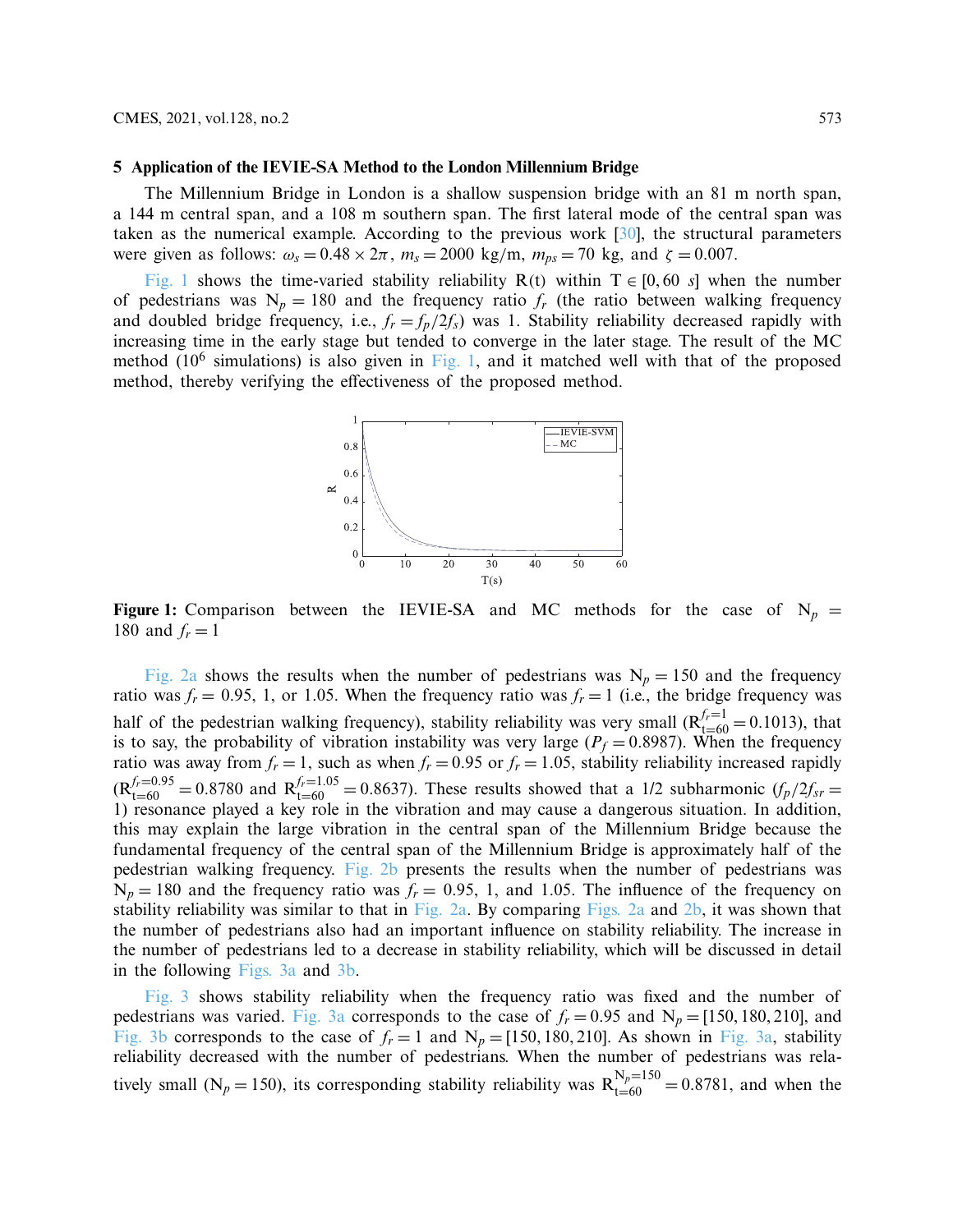number of pedestrians increased to  $N_p = 180$ , stability reliability decreased to  $R_{t=60}^{N_p=180} = 0.8092$ . In [Fig. 3b](#page-9-1)  $(f<sub>r</sub> = 1)$ , the weakening effect of increasing numbers of pedestrians on stability reliability was also observed.



**Figure 2:** Stability reliability with a fixed number of pedestrians and the variant frequency ratio: (a)  $N_p = 150 \& f_r = [0.95, 1, 1.05]$ ; (b)  $N_p = 180 \& f_r = [0.95, 1, 1.05]$ 

<span id="page-9-1"></span><span id="page-9-0"></span>

**Figure 3:** Stability reliability under a fixed frequency ratio and varying numbers of pedestrians: (a)  $f_r = 0.95 \& N_p = [150, 180, 210]$ ; (b)  $f_r = 1 \& N_p = [150, 180, 210]$ 

To more clearly illustrate the influence of parameters on vibrational stability, [Fig. 4](#page-10-0) shows a three-dimensional diagram of stability reliability under different combinations of pedestrian number and frequency ratios. The shape of the surface of  $R - N_p - f_r$  appeared as a "valley." When the frequency ratio is away from  $f_r = 1$ , stability reliability was large and even (i.e., two flat areas on the top of the valley); when the frequency ratio was close to  $f_r = 1$ , stability reliability decreased sharply (i.e., cliffs on both sides of the valley); and when the frequency ratio was almost  $f_r = 1$ , stability reliability reached a minimum (i.e., the middle bottom of the valley). It clearly showed that the frequency had a dominant effect on vibrational stability, and the number of pedestrians had a relatively smooth effect on vibrational stability. Additionally, the effect of frequency on vibrational stability depended on the number of pedestrians. The frequency range at the bottom of the valley (frequency corresponding to low reliability) became wider as the number of pedestrians increased. In other words, as the number of pedestrians increased, the probability points inducing a high probability of instability also increased. The effect of the number of pedestrians on vibrational stability was also related to the frequency. When the frequency ratio was far from  $f_r = 1$ , the effect of the number of pedestrians on vibrational stability was small, but when the frequency ratio was near  $f_r = 1$ , an increase in the number of pedestrians significantly reduced stability reliability.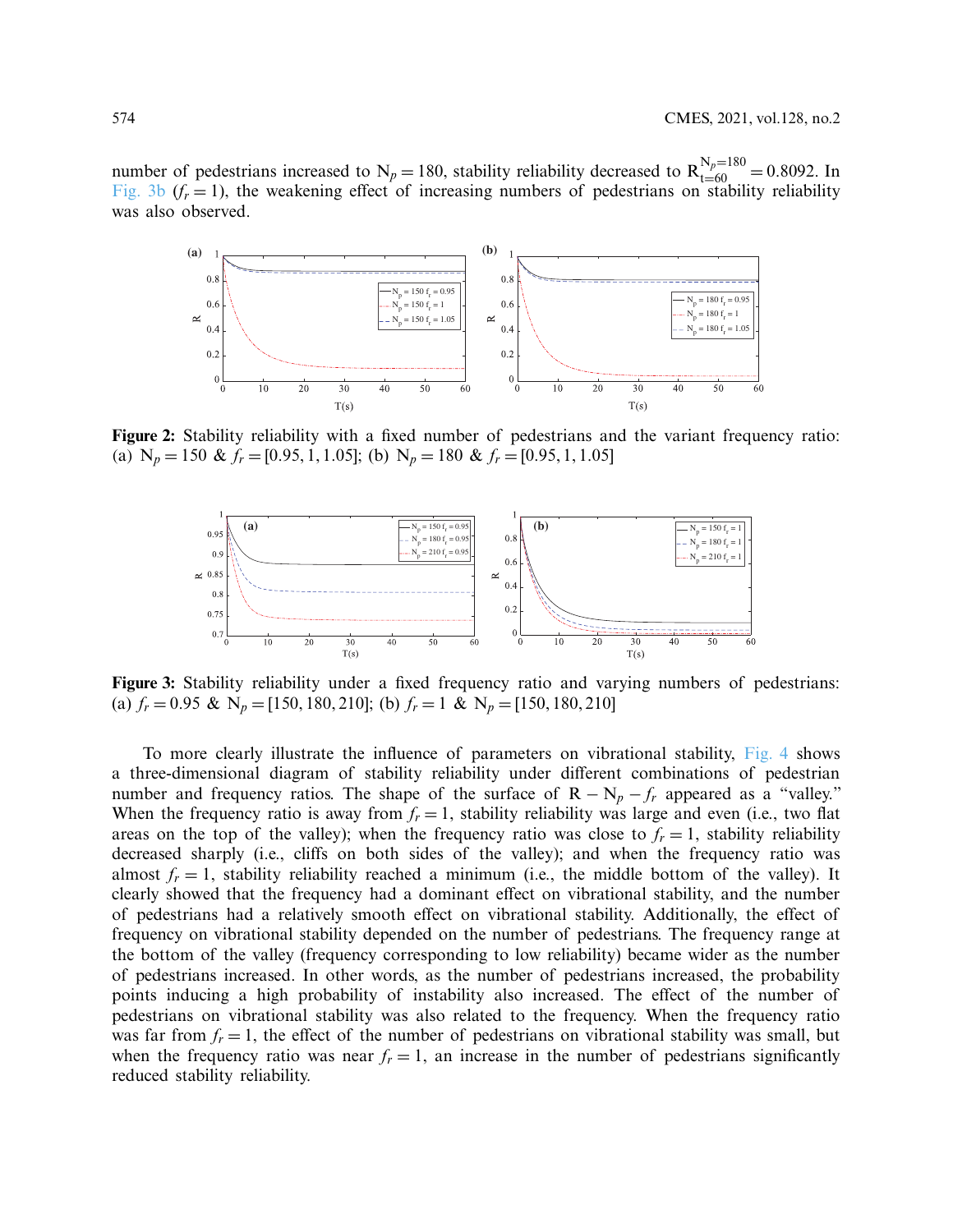Of note, compared with the traditional Lyapunov method that can only obtain two qualitative results (stability or instability), the quantitative results obtained by the proposed method contained more information and were more practical, especially for designers.



<span id="page-10-0"></span>**Figure 4:** Three-dimensional graph of  $R - N_p - f_r$ 

The influence of randomness on the system stability is also investigated through the parameter analysis of  $b_s$  in [Eq. \(4\),](#page-3-4) since the intensity of random disturbance  $\delta$  has a monotonic relationship with  $b_s$  (increasing  $b_s$  is equal to strengthening the random disturbance). [Figs. 5a](#page-10-1) and [5b](#page-10-1) correspond to the case of  $b_s = [0.023, 0.043, 0.063]$  &  $f_r = 1$  and  $b_s = [0.023, 0.043, 0.063]$  &  $f_r = 0.95$ , respectively. It can be found that the influence of  $b_s$  on the stability reliability R depends on the distribution of  $f_r$ :  $R_{t=60}$  increases along with  $b_s$  when  $f_r = 1$ , while decreases with the increase of  $b_s$  when  $f_r$  far from 1 ( $f_r = 0.95$ ).

<span id="page-10-1"></span>

**Figure 5:** Stability reliability with different combinations of  $b_s$  and  $f_r$ :  $b_s = [0.023, 0.043, 0.063]$ (a)  $f_r = 1$ ; (b)  $f_r = 0.95$ 

To further verify the effectiveness of the proposed method, the Lyapunov method based on the maximal Lyapunov exponent was implemented for comparison. Performing a linear operation about the derived coefficients in [Eq. \(27\)](#page-6-6) at  $A = 0$  gave

<span id="page-10-2"></span>
$$
\begin{cases}\ndA \approx \tilde{m}_1 dt = \left(-\omega_s \zeta - \frac{g_1 \cos \Delta}{4}\right) A dt \\
d\Delta \approx \tilde{m}_2 dt + \delta dB(t) = \left(\omega_p - 2\omega_s + \frac{g_1 \sin \Delta}{2}\right) dt + \delta dB(t)\n\end{cases} \tag{37}
$$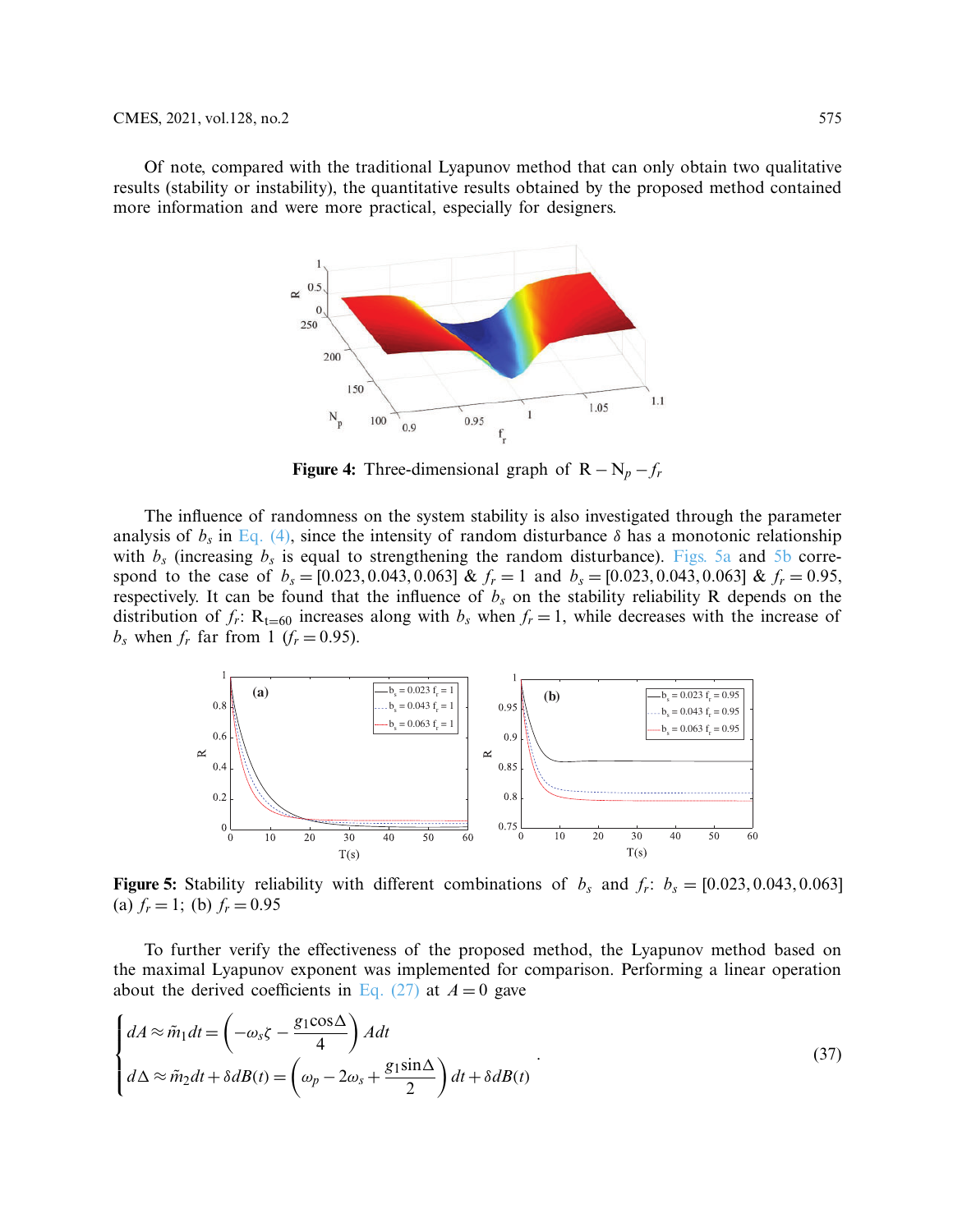<span id="page-11-3"></span><span id="page-11-0"></span>With  $\gamma = \ln A$ , [Eq. \(37\)](#page-10-2) was rewritten as

$$
\begin{cases}\nd\gamma = \left(-\omega_s \zeta - \frac{g_1 \cos \Delta}{4}\right) dt \\
d\Delta = \left(\omega_p - 2\omega_s + \frac{g_1 \sin \Delta}{2}\right) dt + \delta dB(t)\n\end{cases} \tag{38}
$$

Since  $\Delta(t)$  was the Ergodic Markov process within  $[0, 2\pi]$ , its invariant measure was the stationary probability density function  $p(\Delta)$  that had the following stationary FPK equation:

$$
\frac{d^2p}{d\Delta^2} - \frac{2}{\delta^2} \frac{d}{d\Delta} \left[ \left( \omega_p - 2\omega_s + \frac{g_1 \sin \Delta}{2} \right) p \right] = 0. \tag{39}
$$

<span id="page-11-1"></span>In addition,  $p(\Delta)$  satisfied the periodic boundary condition  $p(\Delta) = p(\Delta + 2\pi)$  and the probability normalization condition  $\int_0^{2\pi} p(\Delta) d\Delta = 1$ . The solution of [Eq. \(39\)](#page-11-0) was given as

$$
p(\Delta) = C \exp(\overline{\sigma} \Delta - \overline{g} \cos \Delta) \int_{\Delta}^{\Delta + 2\pi} \exp(-\overline{\sigma} \tau + \overline{g} \cos \Delta) d\tau, \tag{40}
$$

where  $\overline{\sigma} = 2(\omega_p - 2\omega_s)/\delta^2$ ,  $\overline{g} = g_1/\delta^2$ , and *C* is the normalization constant given as *C* =  $1/\left[4\pi^2 \exp(-\overline{\sigma}\pi) I_{i\overline{\sigma}}(-\overline{g})I_{-i\overline{\sigma}}(-\overline{g})\right],$  with  $I_n(x)$  being the modified Bessel function of the first kind. On the basis of Oseledec's multiplicative ergodic theory, the Lyapunov exponent λ from the solution of Eq.  $(37)$  under non-zero initial value was defined as

<span id="page-11-2"></span>
$$
\lambda (A_0, \Delta_0) = \lim_{t \to \infty} \frac{1}{t} \ln |A(t; A_0, \Delta_0)|, \text{w.p.1},
$$
\n(41)

where  $A_0$  and  $\Delta_0$  are the initial values. On the basis of [Eqs. \(40\)](#page-11-1) and [\(41\),](#page-11-2) the maximal Lyapunov exponent λ*max* was

$$
\lambda_{max} = \lim_{t \to \infty} \frac{1}{t} \left| \frac{A(t)}{A(0)} \right| = \lim_{t \to \infty} \frac{1}{t} \left[ \gamma(t) - \gamma(0) \right] = -\omega_s \zeta - \lim_{t \to \infty} \frac{1}{t} \int_0^t \frac{g_1}{4} \cos \Delta(\tau) d\tau = -\omega_s \zeta - \frac{g_1}{4} E \left[ \cos \Delta \right]
$$

$$
= -\omega_s \zeta - \frac{g_1}{4} \int_0^{2\pi} p(\Delta) \cos \Delta d\Delta. \tag{42}
$$

The stability of the trivial solution of [Eq. \(38\)](#page-11-3) was determined by the sign of  $\lambda_{max}$ . The trivial solution of [Eq. \(38\)](#page-11-3) was stable w.p.1 when  $\lambda_{max}$  < 0 and unstable w.p.1 when  $\lambda_{max}$  > 0. Thus, the critical boundary between stability and instability could be approximated by  $\lambda_{max} = 0$ . This kind of stability definition given by the sign change of the maximum Lyapunov exponent is also called stochastic D-bifurcation.

Unlike the traditional Lyapunov definition of random vibrational stability, we can simply give the definition of random vibrational stability according to the probability obtained from IEVIE-SA. If the following equation was satisfied,

$$
R(t) \ge R_{lim}, \quad t > t_0. \tag{43}
$$

the system was stable with probability  $R_{lim}$ , or the system was unstable with probability  $1 - R_{lim}$ .

[Fig. 6](#page-12-0) compares the results of the  $N_p$  *and f<sub>r</sub>* spaces of the proposed method and the Lyapunov method based on the maximal Lyapunov exponent  $\lambda_{max}$ . The light gray and light green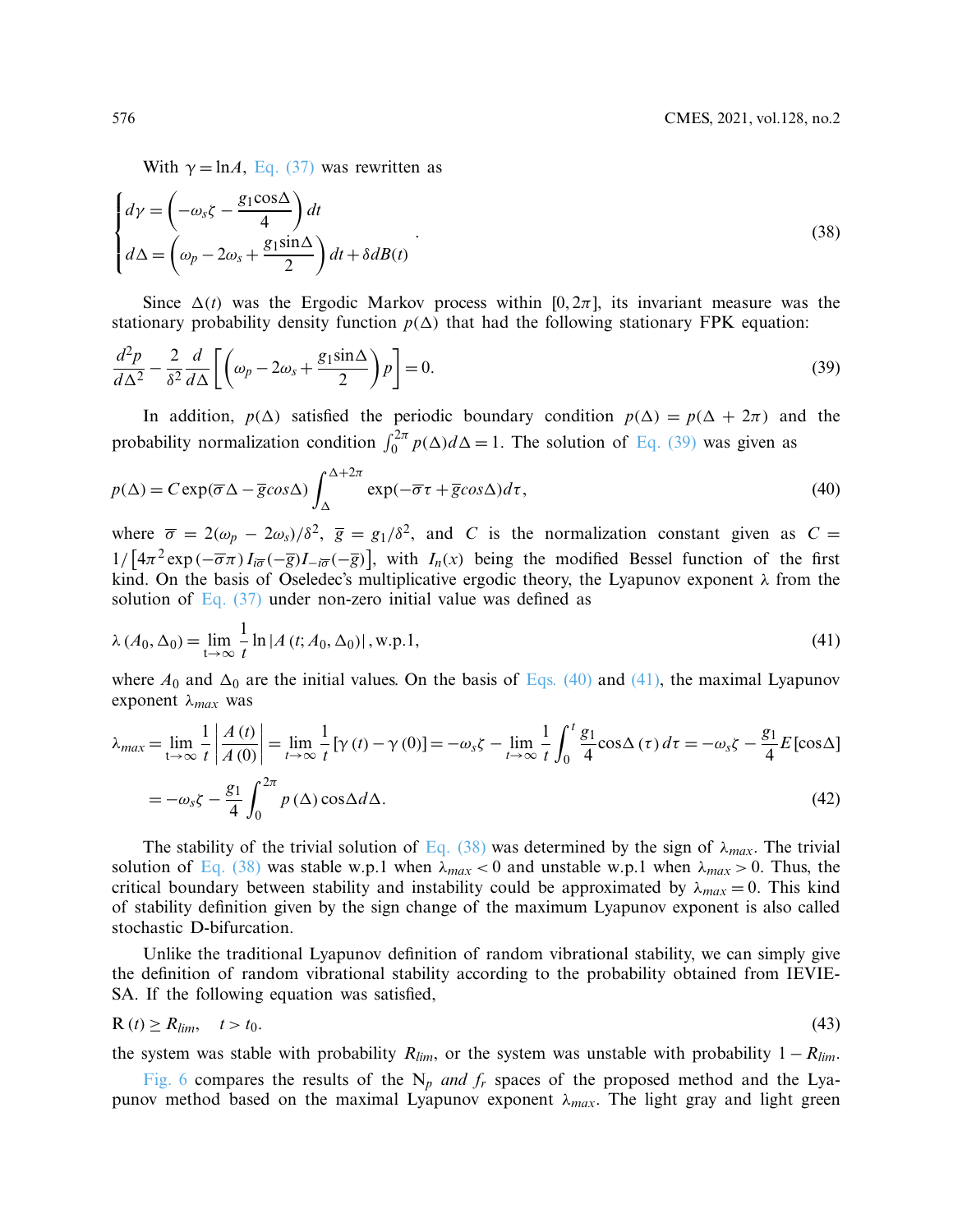areas are the areas of instability and stability, respectively, that were determined by the Lyapunov method. The black curve is the critical boundary between instability and stability. The yellow "+" denotes the points of  $N_p$  *and*  $f_r$  obtained from the IEVIA-SA method, which were stable with probability less than 10% (or unstable with probability greater than 90%). Since probability greater than 90% indicated very high probability of instability, it was conservatively regarded as approximately unstable. From  $Fig. 6$ , all points that were unstable with probability greater than 90% were located in the area of instability determined by the Lyapunov method. Additionally, the outer contours of these points were consistent with the critical boundaries obtained by the Lyapunov method. These well-matched results verified the effectiveness of the IEVIE-SA method. From another perspective, the limitation of the Lyapunov method was also revealed because it only obtained a binary qualitative result (stability or instability) without any intermediate values. The judgment of stability or instability was too absolute and may be relatively unreasonable in practice. In contrast, the IEVIE-SA method proposed in this study used probability to represent the degree of vibrational stability (or instability), and it is more practical and persuasive. More-over, the influence from randomness is also reflected in [Fig. 6.](#page-12-0) When the value of  $b_s$  is enlarged to 1.5 *bs*, the instability area with points those were unstable with probability greater than 90% is obviously reduced (the critical  $N_p$  needed to trigger instability increases), which means the increase of random disturbance is beneficial to the stability. This conclusion can also be found in the result obtained by Lyapunov method.



<span id="page-12-0"></span>**Figure 6:** Comparison of the IEVIE-SA and Lyapunov methods

### **6 Conclusions**

This study established a framework to efficiently and quantitatively analyze the stability reliability of the lateral vibration of a footbridge. The IN model was used to describe the lateral vibration of footbridges, considering the correlation between pedestrian excitation and bridge vibration, and the randomness of pedestrian excitation. The IEVIE method based on the comparison of input energy and the variation of intrinsic energy was used to establish the judging criteria to identify vibrational stability. In addition, the SA method was used to establish the stochastic Itô equation with slow variables as well as the corresponding backward Kolmogorov equation for condition reliability. Subsequently, the stability criterion established by the IEVIE was combined and treated as the boundary condition of the first passage reliability within the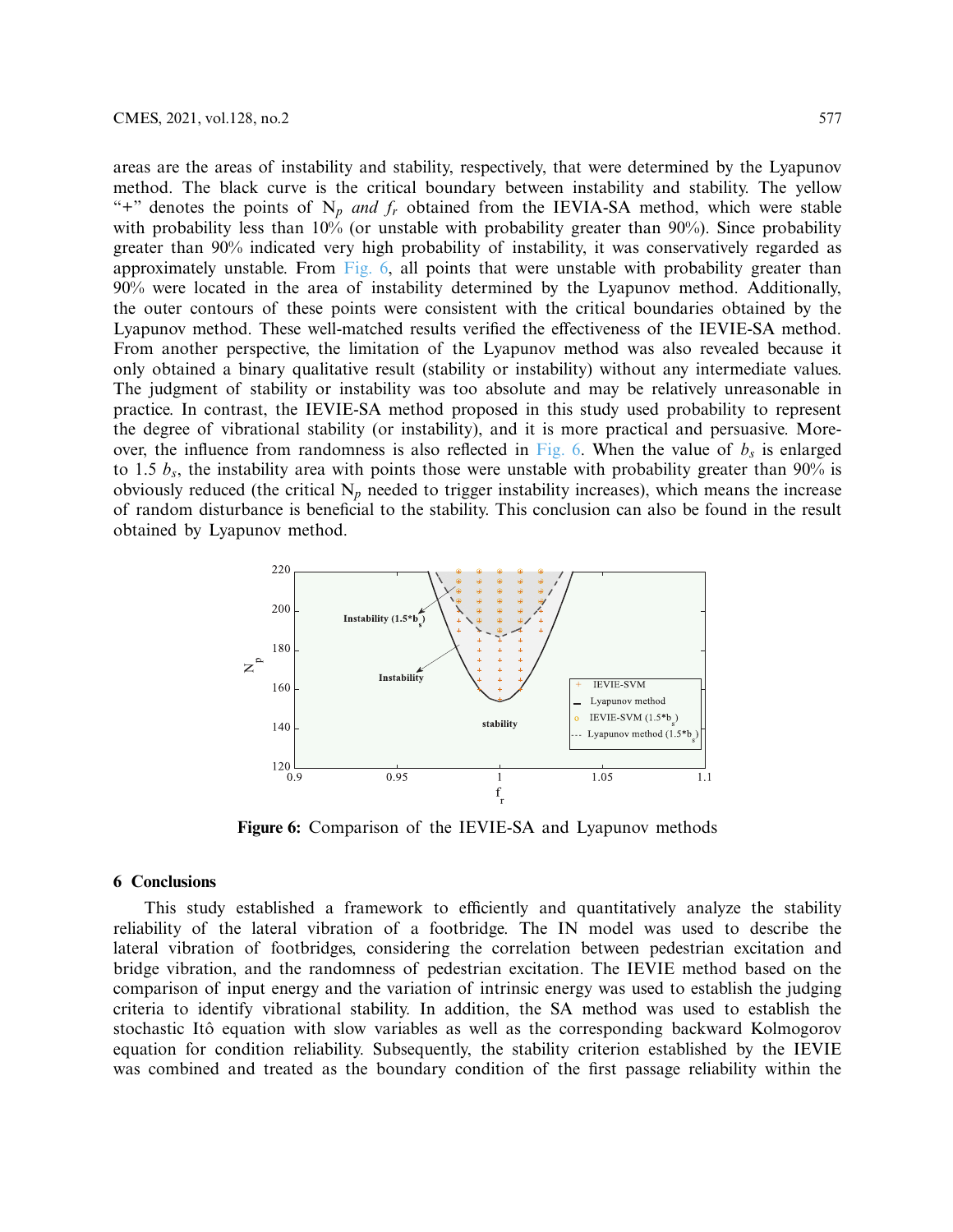backward Kolmogorov equation, by which the first passage reliability of vibrational stability was obtained. The main results were as follows:

- 1) The proposed method was successfully applied to the central span of the Millennium Bridge, and its validity was verified by comparing it with the MC and traditional Lyapunov methods.
- 2) The frequency had an important influence on the lateral vibrational stability of the footbridge. When the walking frequency was equal to the doubled bridge frequency, stability reliability had an extremely small probability. This may explain the large vibration of the central span of the Millennium Bridge, which has a fundamental frequency that is half of the pedestrian walking frequency. The number of pedestrians also affected the lateral vibrational stability of the footbridge. Stability reliability decreased with increasing numbers of pedestrians. When the number of pedestrians reached 180 under the worst case  $(f<sub>r</sub> = 1)$ , the vibration was unstable with a probability of 96%, which was consistent with the on-site observed result [\[30](#page-15-13)] (the critical number of pedestrians that triggered the unstable vibration was approximately 170) and the results from other researchers [\[10](#page-14-9)[,13](#page-14-12)].
- 3) Compared to the number of pedestrians, the frequency had a more dominant influence on the lateral vibrational stability of the footbridge. However, the influence from the number of pedestrians and the frequency were coupled: the greater the number of pedestrians, the more frequency points that could cause a large probability of instability. On the other hand, the closer the frequency ratio was to 1, the greater the change in stability reliability caused by the number of pedestrians.
- 4) Compared to the traditional Lyapunov method, the proposed method could conduct quantitative analysis of the random vibrational stability of the footbridge, which is more practical and reasonable. Another advantage of the proposed method is that it uses the stochastic averaging method to simplify the stochastic equations, which greatly reduces the number of calculations.

Nevertheless, the proposed method also has some limitations. First, the IN model used in this study was essentially a backstepping model and did not guarantee that the full mechanism of the lateral vibration of the footbridge was revealed. In the future, more valuable data should be collected to further refine this model. Second, in this study, only three parameters were analyzed: the number of pedestrians, the frequency ratio, and the intensity of random disturbances. There may be other key parameters that also have an important influence on the lateral vibrational stability of the footbridge. Therefore, more detailed studies with respect to parametric analysis are needed. Third, for the sake of simplicity, this paper considers only the first-order mode, thus the suitability of the proposed method in another adjacent mode (e.g., the lateral second mode with a frequency around 1 Hz in the central span of the Millennium Bridge) cannot be guaranteed. Moreover, it cannot exclude the possibility that the forced resonance and subharmonic resonance may act simultaneously to drive the large lateral vibration, which is worth studying in the future. Finally, due to the limited data, this study only used the Millennium Bridge as a numerical example. It is necessary to collect information from other footbridges as references to further verify the generality of the proposed method.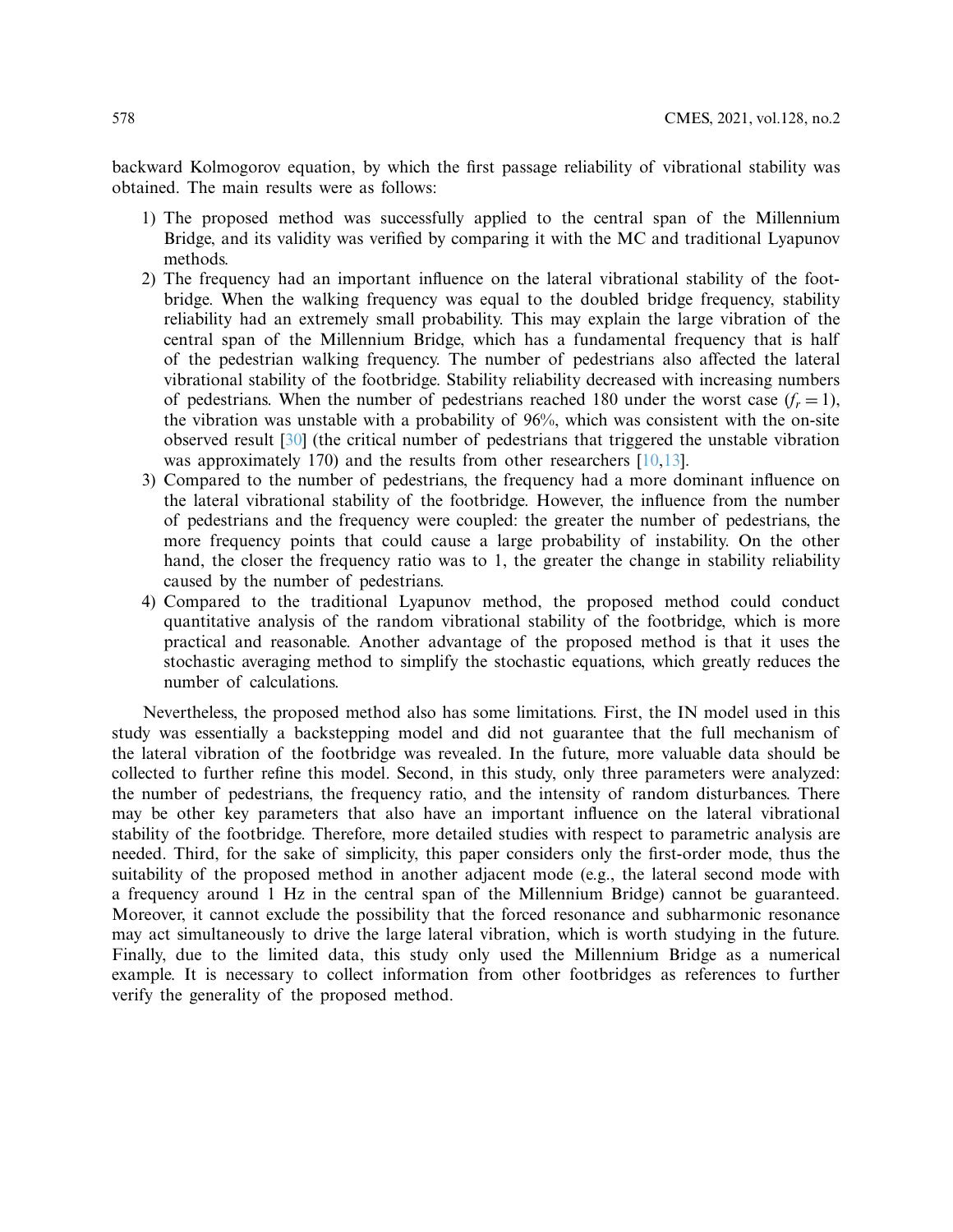**Funding Statement:** This research was supported by the National Natural Science Foundation of China (No. 51608207) and the Natural Science Foundation of Guangdong Province, China (No. 2019A1515011941).

**Conflicts of Interest:** The authors declare that they have no conflicts of interest to report regarding the present study.

### **References**

- <span id="page-14-0"></span>1. Pedersen, L., Frier, C. (2010). Sensitivity of footbridge vibrations to stochastic walking parameters. *Journal of Sound and Vibration, 329(13),* 2683–2701. DOI [10.1016/j.jsv.2009.12.022.](http://dx.doi.org/10.1016/j.jsv.2009.12.022)
- <span id="page-14-1"></span>2. Fujino, Y., Siringoringo, D. M. (2016). A conceptual review of pedestrian-induced lateral vibration and crowd synchronization problem on footbridges. *Journal of Bridge Engineering, 21(8),* C4015001. DOI [10.1061/\(ASCE\)BE.1943-5592.0000822.](http://dx.doi.org/10.1061/(ASCE)BE.1943-5592.0000822)
- <span id="page-14-2"></span>3. Dallard, P., Fitzpatrick, T., Flint, A., Low, A., Smith, R. R. et al. (2001). London Millennium Bridge: Pedestrian-induced lateral vibration. *Journal of Bridge Engineering, 6(6),* 412–417. DOI [10.1061/\(ASCE\)1084-0702\(2001\)6:6\(412\).](http://dx.doi.org/10.1061/(ASCE)1084-0702(2001)6:6(412))
- <span id="page-14-3"></span>4. Hoorpah, W., Flamand, O., Cespedes, X. (2008). The simon de beauvoir footbridge in Paris. Experimental Verification of the dynamic behaviour under pedestrian loads and discussion of corrective modifications. *Proceedings of Footbridge*. Porto.
- <span id="page-14-4"></span>5. Brownjohn, J. M. W., Fok, P., Roche, M., Moyo, P. (2004). Long span steel pedestrian bridge at Singapore Changi Airport–Part 1: Prediction of vibration serviceability problems. *Structural Engineer, 82(16),* 21–27.
- <span id="page-14-5"></span>6. Brownjohn, J. M. W., Fok, P., Roche, M., Omenzetter, P. (2004). Long span steel pedestrian bridge at Singapore Changi Airport–Part 2: Crowd loading tests and vibration mitigation measures. *Structural Engineer, 82(16),* 28–34.
- <span id="page-14-6"></span>7. Racic, V., Brownjohn, J. M. W. (2011). Mathematical modelling of random narrow band lateral excitation of footbridges due to pedestrians walking. *Computers & Structures, 90–91(1),* 116–130. DOI [10.1016/j.compstruc.2011.10.002.](http://dx.doi.org/10.1016/j.compstruc.2011.10.002)
- <span id="page-14-7"></span>8. Racic, V., Brownjohn, J. M. W. (2011). Stochastic model of near-periodic vertical loads due to humans walking. *Advanced Engineering Informatics, 25(2),* 259–275. DOI [10.1016/j.aei.2010.07.004.](http://dx.doi.org/10.1016/j.aei.2010.07.004)
- <span id="page-14-8"></span>9. Nakamura, S. (2004). Model for lateral excitation of footbridges by synchronous walking. *Journal of Structural Engineering, 130(1),* 32–37. DOI [10.1061/\(ASCE\)0733-9445\(2004\)130:1\(32\).](http://dx.doi.org/10.1061/(ASCE)0733-9445(2004)130:1(32))
- <span id="page-14-9"></span>10. Piccardo, G., Tubino, F. (2008). Parametric resonance of flexible footbridges under crowd-induced lateral excitation. *Journal of Sound & Vibration, 311(1–2),* 353–371. DOI [10.1016/j.jsv.2007.09.008.](http://dx.doi.org/10.1016/j.jsv.2007.09.008)
- <span id="page-14-10"></span>11. Ingólfsson, E. T., Georgakis, C. T., Ricciardelli, F., Jönsson, J. (2012). Experimental identification of pedestrian-induced lateral forces on footbridges. *Journal of Sound & Vibration, 330(6),* 1265–1284. DOI [10.1016/j.jsv.2010.09.034.](http://dx.doi.org/10.1016/j.jsv.2010.09.034)
- <span id="page-14-11"></span>12. Macdonald, J. H. G. (2009). Lateral excitation of bridges by balancing pedestrians. *Proceedings of the Royal Society A Mathematical Physical & Engineering Sciences, 465(2104),* 1055–1073. DOI [10.1098/rspa.2008.0367.](http://dx.doi.org/10.1098/rspa.2008.0367)
- <span id="page-14-12"></span>13. Ingólfsson, E. T., Georgakis, C. T. (2011). A Stochastic load model for pedestrian-induced lateral forces on footbridges. *Engineering Structures, 33(12),* 3454–3470. DOI [10.1016/j.engstruct.2011.07.009.](http://dx.doi.org/10.1016/j.engstruct.2011.07.009)
- <span id="page-14-13"></span>14. Bocian, M., Macdonald, J., Burn, J. (2014). Probabilistic criteria for lateral dynamic stability of bridges under crowd loading. *Computers & Structures, 136(16),* 108–119. DOI [10.1016/j.compstruc.2014.02.003.](http://dx.doi.org/10.1016/j.compstruc.2014.02.003)
- <span id="page-14-14"></span>15. Jia, B. Y., Yu, X. L., Yan, Q. S., Zheng, Y. (2017). Nonlinear stochastic analysis for lateral vibration of footbridge under pedestrian narrowband excitation. *Mathematical Problems in Engineering, 2017(22),* 1–12. DOI [10.1155/2017/5967491.](http://dx.doi.org/10.1155/2017/5967491)
- <span id="page-14-15"></span>16. Jia, B. Y., Yu, X. L., Yan, Q. S. (2018). Effects of stochastic excitation and phase lag of pedestrians on lateral vibration of footbridges. *International Journal of Structural Stability & Dynamics, 18(7),* 1–17. DOI [10.1142/S0219455418500955.](http://dx.doi.org/10.1142/S0219455418500955)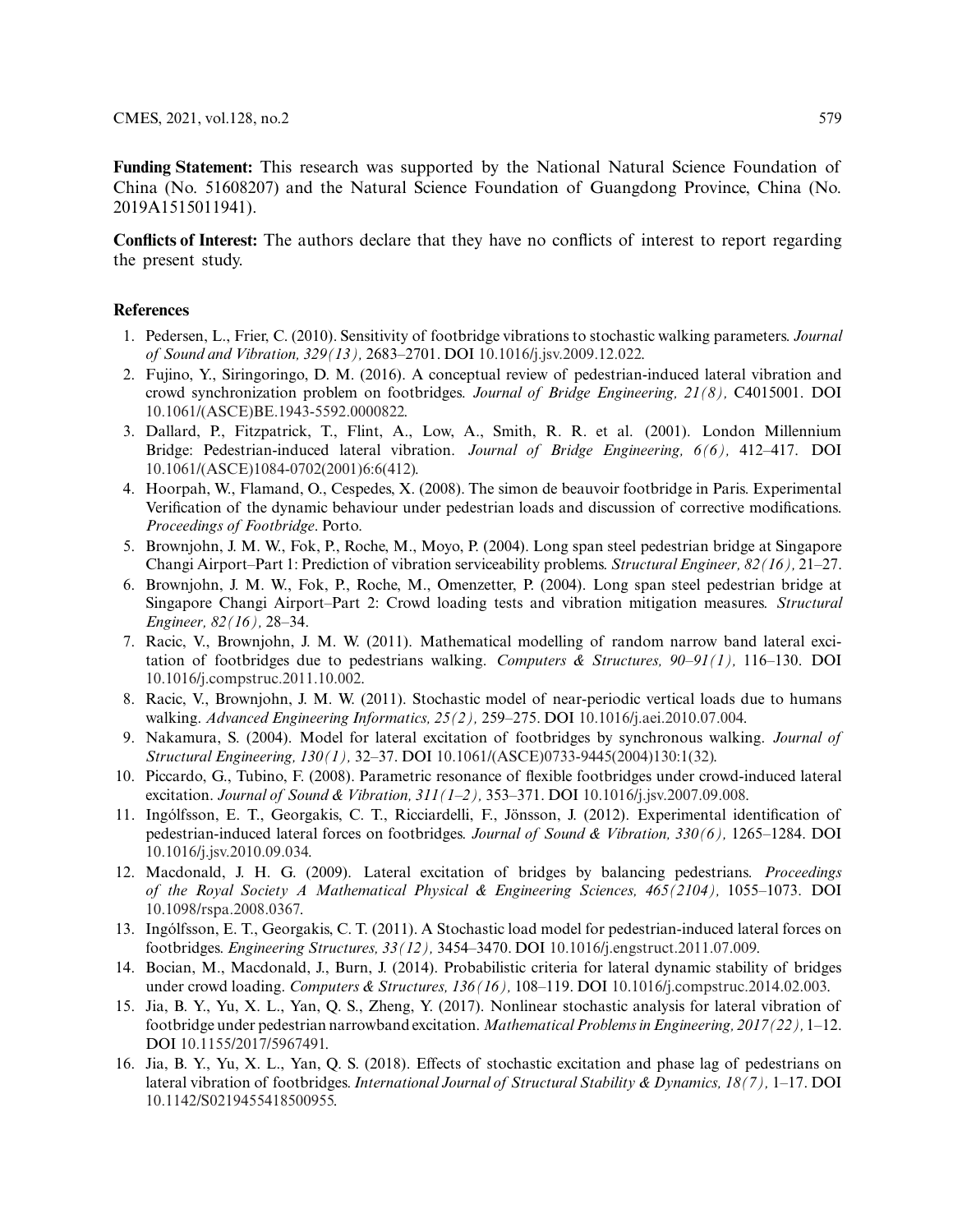- <span id="page-15-0"></span>17. Nawrotzki, P., Eller, C. (2000). Numerical stability analysis in structural dynamics. *Computer Methods in Applied Mechanics and Engineering, 189(3),* 915–929. DOI [10.1016/S0045-7825\(99\)00407-7.](http://dx.doi.org/10.1016/S0045-7825(99)00407-7)
- <span id="page-15-1"></span>18. Ziegler, H. (1977). *Principles of structural stability*. Basel: Birkhauser.
- <span id="page-15-2"></span>19. La Salle, J., Lefschetz, S. (2012). *Stability by Liapunov's direct method with applications by Joseph L Salle and Solomon Lefschetz*. New York: Elsevier.
- <span id="page-15-12"></span>20. Zhu, W. Q. (1992). *Nonlinear stochastic dynamics and control—Hamiltonian theoretical framework*. Beijing: Science Press.
- <span id="page-15-3"></span>21. Xie, W. C. (2003). Moment Lyapunov exponents of a two-dimensional system under bounded noise parametric excitation. *Journal of Sound and Vibration, 263(3),* 593–616. DOI [10.1016/S0022-460X\(02\)01068-4.](http://dx.doi.org/10.1016/S0022-460X(02)01068-4)
- <span id="page-15-4"></span>22. Wang, R., Ru, C. (1985). *An energy criterion for the dynamic plastic buckling of circular cylinders under impulsive loading*. New York: Elsevier.
- <span id="page-15-5"></span>23. Li, Y. C., Wang, Z. (2016). Unstable characteristics of two-dimensional parametric sloshing in various shape tanks: Theoretical and experimental analyses. *Journal of Vibration and Control, 22(19),* 4025–4046. DOI [10.1177/1077546315570716.](http://dx.doi.org/10.1177/1077546315570716)
- <span id="page-15-6"></span>24. Li, J., Xu, J. (2016). A quantitative approach to stochastic dynamic stability of structures. *Chinese Journal of Theoretical and Applied Mechanics, 48(3),* 702–713. DOI [10.6052/0459-1879-15-304.](http://dx.doi.org/10.6052/0459-1879-15-304)
- <span id="page-15-7"></span>25. Xu, J., Li, J. (2015). An energetic criterion for dynamic instability of structures under arbitrary excitations. *International Journal of Structural Stability and Dynamics, 15(2),* 2496–2606. DOI [10.1142/S0219455414500436.](http://dx.doi.org/10.1142/S0219455414500436)
- <span id="page-15-8"></span>26. Yuan, X. B. (2006). *Research on pedestrian-induced vibration of footbridge (Ph.D. Thesis)*. Tongji University. Shanghai, China.
- <span id="page-15-9"></span>27. Brownjohn, J. M. W., Pavic, A., Omenzetter, P. (2004). A spectral density approach for modelling continuous vertical forces on pedestrian structures due to walking. *Canadian Journal of Civil Engineering, 31(1),* 65–77. DOI [10.1139/l03-072.](http://dx.doi.org/10.1139/l03-072)
- <span id="page-15-10"></span>28. Fujino, Y., Pacheco, B. M., Nakamura, S. I., Warnitchai, P. (1993). Synchronization of human walking observed during lateral vibration of a congested pedestrian bridge. *Earthquake Engineering and Structural Dynamics, 22(9),* 741–758. DOI [10.1002/eqe.4290220902.](http://dx.doi.org/10.1002/eqe.4290220902)
- <span id="page-15-11"></span>29. Ricciardelli, F., Pizzimenti, A. D. (2007). Lateral walking-induced forces on footbridges. *Journal of Bridge Engineering, 12(6),* 677–688. DOI [10.1061/\(ASCE\)1084-0702\(2007\)12:6\(677\).](http://dx.doi.org/10.1061/(ASCE)1084-0702(2007)12:6(677))
- <span id="page-15-13"></span>30. Dallard, P., Fitzpatrick, T., Flint, A., Bourva, S. L., Low, A. et al. (2001). The London millennium footbridge. *Structural Engineer, 79(171),* 17–33.

#### **Appendix A: Peaceman–Rachford's Alternate Direction Implicit Format**

The two-dimensional partial differential Eq.  $(33)$  can be solved using the finite difference method. When the convergent condition is strict, the backward Euler and Crank–Nicolson schemes can be used because they are unconditionally stable. However, in these two methods, the difference equations on each time layer will have a huge number, and they are no longer tridiagonal linear equations. The calculations for solving such equations are unacceptable. In this study, the Peaceman–Rachford's alternate direction implicit format (PR ADI) was used, and PR ADI was unconditionally stable and could be solved using the chasing method. For convenience,  $R(A_0, \Delta_0, t)$  in [Eq. \(33\)](#page-7-2) was abbreviated to R. In addition, the time step was set as dt = t/s, and  $t_n = ndt, 0 \le n \le s$ . The space steps with regard to *A* and  $\Delta$  were set as  $h_A$  and  $h_{\Delta}$ , respectively, resulting in  $A_{0,i} = A_{0,min} + (i - 1)h_A$ ,  $1 \le i \le k$  and  $\Delta_{0,j} = \Delta_{0,min} + (j - 1)h_A$ ,  $1 \le j \le m$ . To establish the one-dimensional implicit format, the derivative with regard to  $A_0$  was replaced by the unknown center difference quotient of R on the  $n+1$ th time layer, and the derivative with regard to  $\Delta_0$  was replaced by the known center difference quotient of R on the *n*th time layer. The resulting equations were only implicit in the direction of *A*0, which was easier to solve by using the chasing method. For the sake of symmetry, the above steps were repeated on the next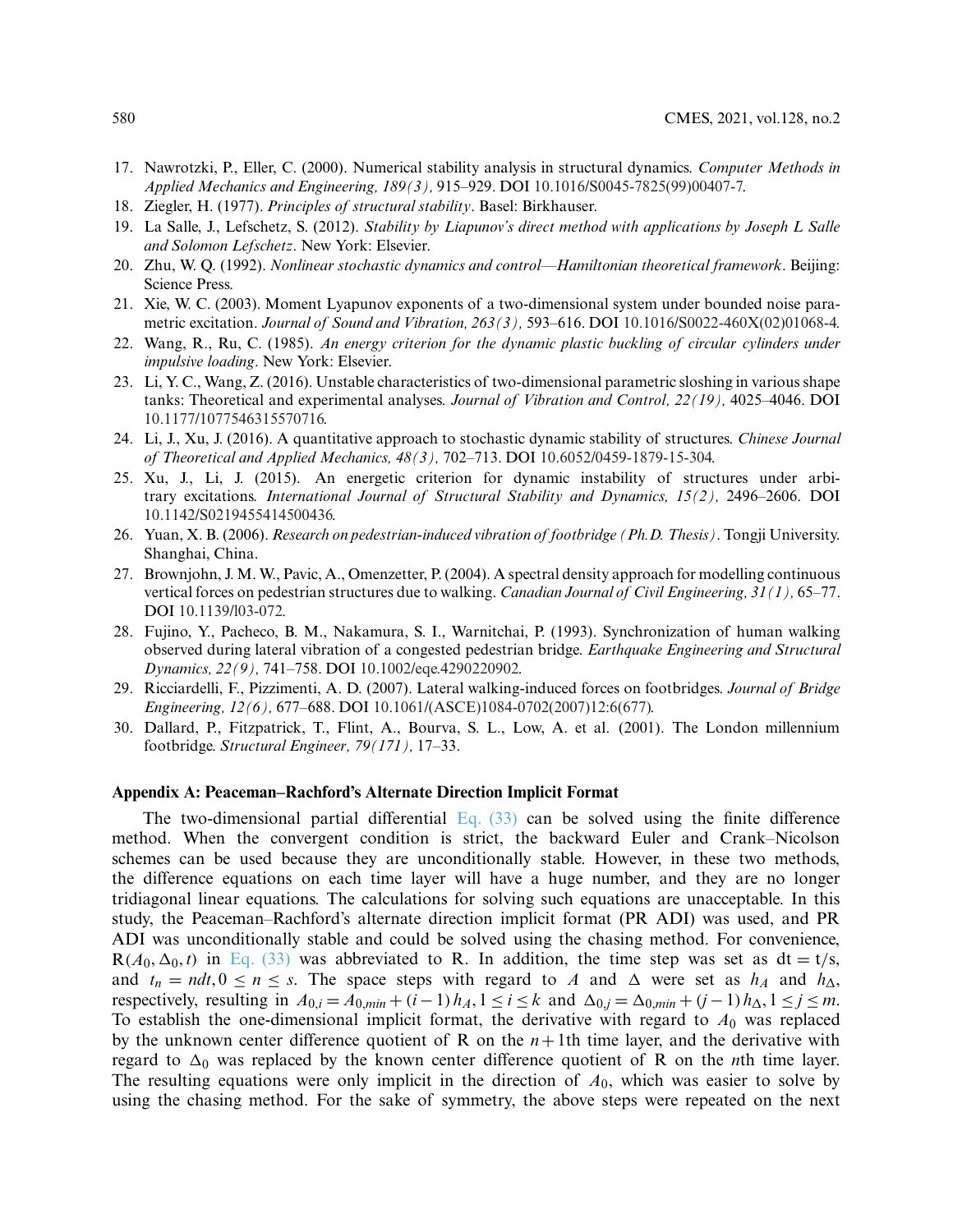time layer, on which the  $\Delta_0$  direction was implicit and the  $A_0$  direction was explicit. By doing this, the two adjacent time layers could be combined to form a difference format. The corresponding PR ADI format of [Eq. \(33\)](#page-7-2) was as follows:

$$
\frac{R_{ij}^{n+\frac{1}{2}} - R_{ij}^n}{\mathrm{dt}/2} = \alpha_{ij}\delta_{A_0}R_{ij}^{n+\frac{1}{2}} + \beta_{ij}\delta_{\Delta_0}R_{ij}^n + \kappa \delta_{\Delta_0}^2 R_{ij}^n, \tag{A1}
$$

$$
\frac{R_{ij}^{n+1} - R_{ij}^{n+\frac{1}{2}}}{\mathrm{d}t/2} = \alpha_{ij}\delta_{A_0}R_{ij}^{n+\frac{1}{2}} + \beta_{ij}\delta_{\Delta_0}R_{ij}^{n+1} + \kappa\delta_{\Delta_0}^2R_{ij}^{n+1},\tag{A2}
$$

where *n* denotes the time mesh step index and *i* and *j* represent the space mesh step indices. Other symbols were defined as follows:

$$
R_{ij}^{n+\frac{1}{2}} = \frac{1}{2} \left( R_{ij}^n + R_{ij}^{n+1} \right); \quad \alpha_{ij} = m_1 \left( A_{0,i}, \Delta_{0,j} \right); \quad \beta_{ij} = m_2 \left( A_{0,i}, \Delta_{0,j} \right); \quad \kappa = \frac{\delta^2}{2}
$$
\n
$$
\delta_{A_0} R_{ij}^{n+\frac{1}{2}} = \frac{R_{i+1,j}^{n+\frac{1}{2}} - R_{i-1,j}^{n+\frac{1}{2}}}{2h_A}; \quad \delta_{\Delta_0} R_{ij}^n = \frac{R_{i,j+1}^n - R_{i,j-1}^n}{2h_\Delta}; \quad \delta_{\Delta_0}^2 R_{ij}^n = \frac{R_{i,j+1}^n - 2R_{i,j}^n + R_{i,j-1}^n}{h_\Delta^2}.
$$

By setting  $λ$  values as

$$
\lambda_a = \frac{\alpha_{ij} dt}{4h_A}; \quad \lambda_b = \frac{\beta_{ij} dt}{4h_{\Delta}}; \quad \lambda_{\kappa} = \frac{\kappa dt}{2h_{\Delta}^2},
$$

[Eq. \(A1\)](#page-2-0) could be rearranged as

$$
\lambda_a R_{i-1,j}^{n+\frac{1}{2}} + R_{i,j}^{n+\frac{1}{2}} - \lambda_a R_{i+1,j}^{n+\frac{1}{2}} = (\lambda_{\kappa} - \lambda_b) R_{i,j-1}^n + (1 - 2\lambda_{\kappa}) R_{i,j}^n + (\lambda_b + \lambda_{\kappa}) R_{i,j+1}^n.
$$
 (A3)

The matrix form corresponding to [Eq. \(A1\)](#page-2-0) had the following form:

$$
\begin{bmatrix}\n1 \lambda_a & 0 & \cdots & \cdots \\
\lambda_a & 1 - \lambda_a & \cdots & \cdots \\
0 & \lambda_a & 1 - \lambda_a & \cdots \\
\vdots & \vdots & \vdots & \vdots \\
0 & \cdots & \cdots & \lambda_a & 1\n\end{bmatrix}\n\begin{bmatrix}\nR_{2,j}^{n+\frac{1}{2}} \\
R_{3,j}^{n+\frac{1}{2}} \\
\vdots \\
R_{k-1,j}^{n+\frac{1}{2}}\n\end{bmatrix}
$$
\n(A4)

$$
= \begin{bmatrix} -\lambda_a R_{1,j}^{n+\frac{1}{2}} \\ 0 \\ \vdots \\ 0 \\ 0 \\ \lambda_a R_{kj}^{n+\frac{1}{2}} \end{bmatrix} + \begin{bmatrix} (\lambda_{\kappa} - \lambda_b) R_{2,j-1}^n + (1 - 2\lambda_{\kappa}) R_{2,j}^n + (\lambda_b + \lambda_{\kappa}) R_{2,j+1}^n \\ (\lambda_{\kappa} - \lambda_b) R_{3,j-1}^n + (1 - 2\lambda_{\kappa}) R_{3,j}^n + (\lambda_b + \lambda_{\kappa}) R_{3,j+1}^n \\ \vdots \\ 0 \\ (\lambda_{\kappa} - \lambda_b) R_{k-1,j-1}^n + (1 - 2\lambda_{\kappa}) R_{k-1,j}^n + (\lambda_b + \lambda_{\kappa}) R_{k-1,j+1}^n \end{bmatrix}.
$$